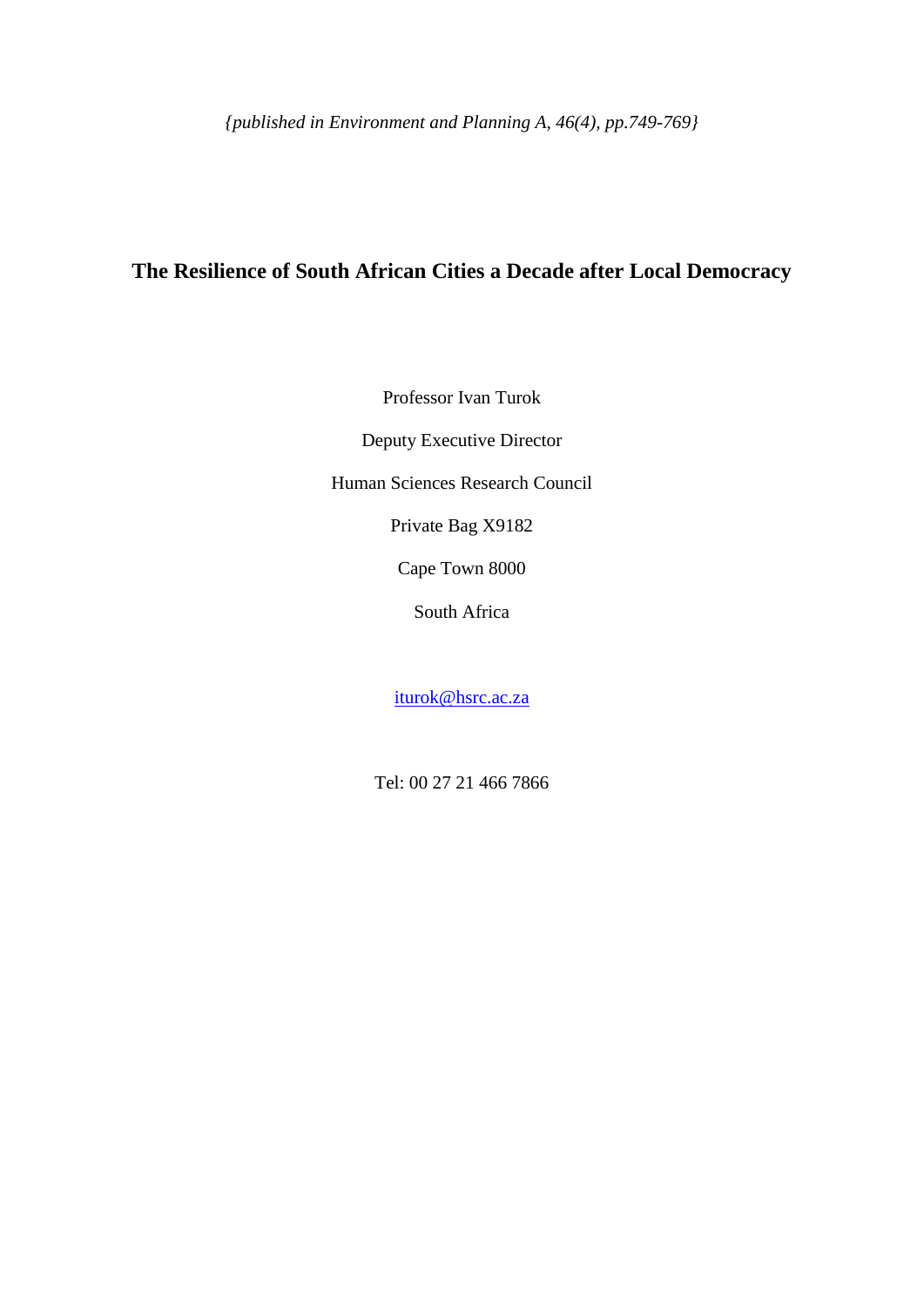## **The Resilience of South African Cities a Decade after Local Democracy**

# Abstract

South Africa emerged from a cataclysm two decades ago to experience a stable democratic transition during which the local government system was transformed. The creation of large metropolitan municipalities was intended to accelerate socio-economic development and urban restructuring in order to overcome the legacy of segregation and exclusion. This paper assesses their achievements, ten years on, using the concept of resilience as the analytical frame. Resilience helps to examine cities as interconnected systems open to external influences but with some capacity for self-organisation and learning. It is useful for exploring the co-existence of urban continuity and change. Evidence shows that the responses of South Africa city authorities to globalisation, urbanisation and democracy have been circumscribed. Continuity and incremental change have been more evident than transformation and development. Hesitant progress exposes cities to the risk of greater social instability. Insights from resilience theory support the idea that enhanced municipal capabilities could facilitate a more enduring outcome.

**Key words**: Resilience; urban transformation; metropolitan government; South African cities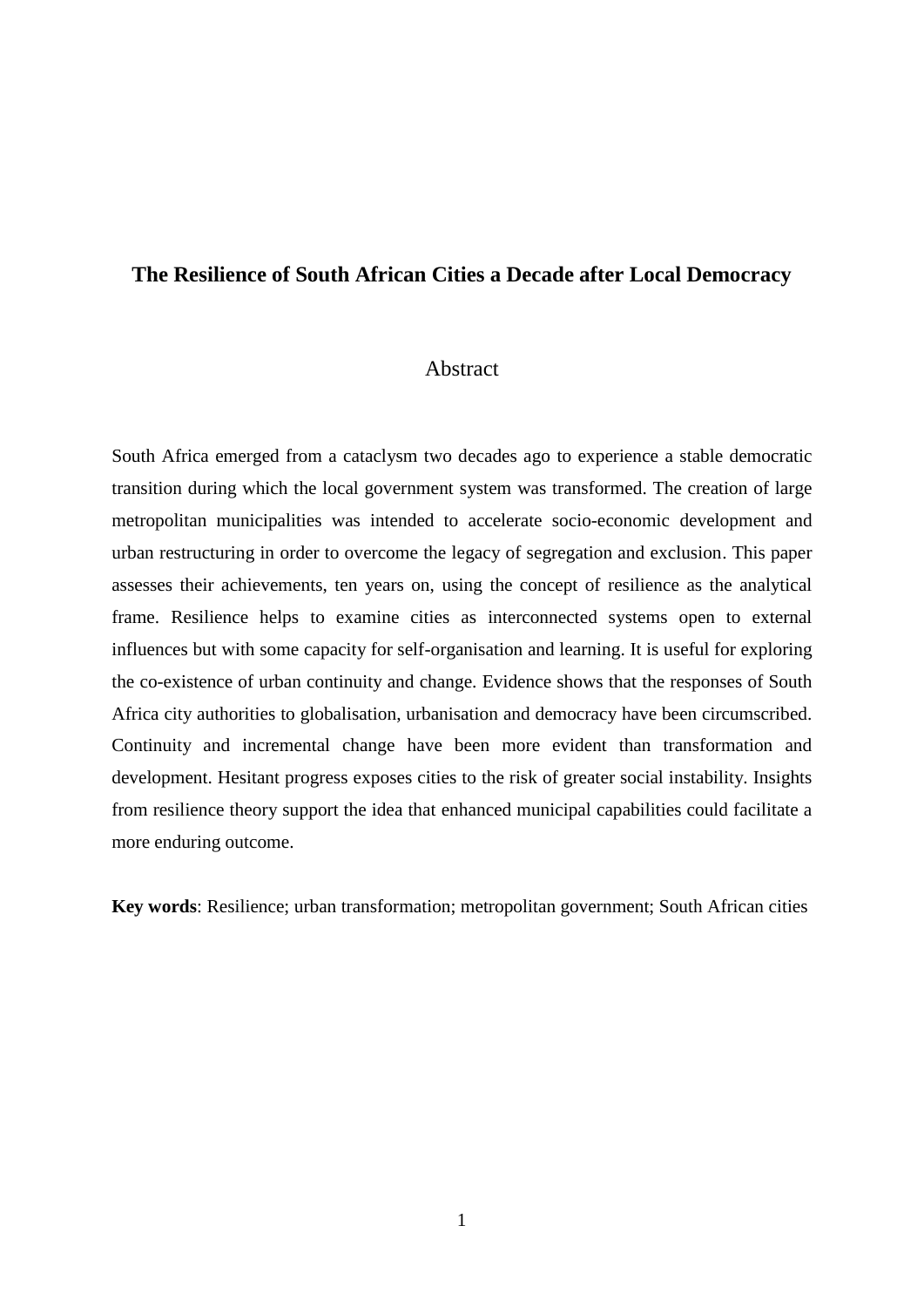## **The Resilience of South African Cities a Decade after Local Democracy**

### **Introduction**

South Africa negotiated a remarkable political settlement and peaceful transition to democracy two decades ago, having been on the verge of civil war and a global investment strike. An important dimension of the crisis was the collapse of local government in many urban areas, prompted by violent community protests and tax boycotts. From the turbulence emerged an unprecedented social compromise to negotiate a new path of national renewal and reconstruction. A vital product of the transition was the consolidation of metropolitan government in 2000. This was a long drawn-out process because of sensitivities surrounding the incorporation of separate racial communities and resistance from established interests (DPLG, 1998; Cameron, 1999).

The creation of the metros as relatively autonomous, unitary authorities recognised that cities were critical to solving many of the country's biggest problems. An array of fragmented local administrations with disparate tax bases and technical capabilities designed to serve distinct racial groups was amalgamated to form fully-democratic city governments covering large territories. Such a bold step reflected the history of struggle against the inequities of apartheid local government with its distorted settlement patterns and unequal access to basic services. It also reflected a realisation that administrative fragmentation could prevent cities from achieving their potential. Three compelling reasons were given for creating the metros:

- to distribute municipal resources more fairly across each city so as to redress inequalities in amenities;
- to reshape the inefficient metropolitan form through strategic planning and coordination of investment in infrastructure; and
- to strengthen the economic competitiveness of cities and avoid duplication of effort through economies of scale (DPLG, 1998; Cameron, 1999).

Local government was required by the 1996 Constitution and subsequent legislation to be 'developmental'. This meant working with communities to meet their aspirations for a better life by promoting their social and economic upliftment (Parnell et al, 2002; van Donk et al,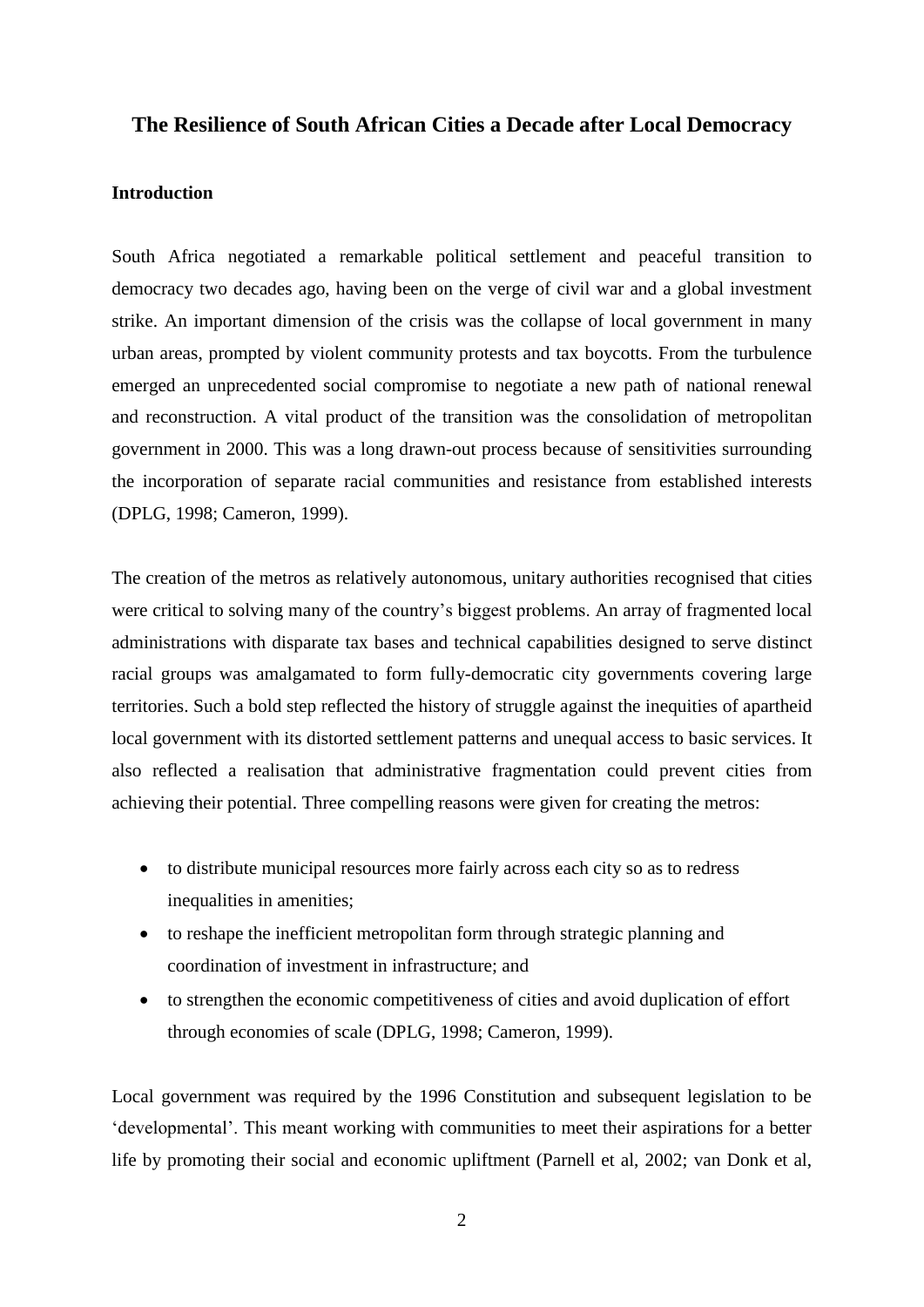2008). It was not about delivering services to passive beneficiaries or atomised consumers. Service provision was an enabling condition for development, and municipalities were expected to build human capabilities and strengthen community organisation to support this. An active citizenry would also help to hold municipal leaders to account and thereby broaden and deepen democracy.

The Constitution recognised municipalities as a distinct sphere of government, rather than an agent of national or provincial government (DPLG, 1998; Boraine et al, 2006; Schmidt, 2008). They had the right to govern on their own initiative, with a special role in promoting development and democracy. Their main responsibilities were essential household services (water, electricity, sanitation, refuse removal and local roads) as the 'hands and feet' of the state. They were to be largely self-financing by charging for services and levying property rates. Supplementary government funding would meet historic backlogs and pay for free services to the very poor. The principle of 'co-operative government' required the three spheres to work together in good faith (DPLG, 1998; Patel and Powell, 2008). This was essential for national sectoral programmes (housing, transport, schools, health, etc) to align with municipal spatial plans, regulatory functions and basic infrastructure.

Ten years later, this paper seeks to assess the progress made. It considers three dimensions of urban transformation: economic performance, spatial integration and responsive governance. Circumstances have been challenging over the last decade following the country's re-entry into a more competitive global economy, growing urbanisation pressures unleashed by the removal of influx controls, a highly skewed income distribution, and vested interests in land and property. Yet the mandate of the metros was to promote resource redistribution, urban reconstruction and socio-economic development. Has the process of change commenced or have historical patterns persisted?

The term resilience has begun to feature prominently in the policy discourse on cities, partly in the context of the current global economic crisis, more extreme weather patterns, concerns about urban dependence on external resources (raising issues of food, water and energy security), and recognition of the significance of urbanisation for global environmental change (e.g. Swanstrom et al, 2009; Atkins, 2012; Baker, 2012; UNISDR, 2012). Resilience is a useful analytical concept for this paper for several reasons. It provides a way of thinking about how complex systems such as cities resist or adapt to change: whether their functions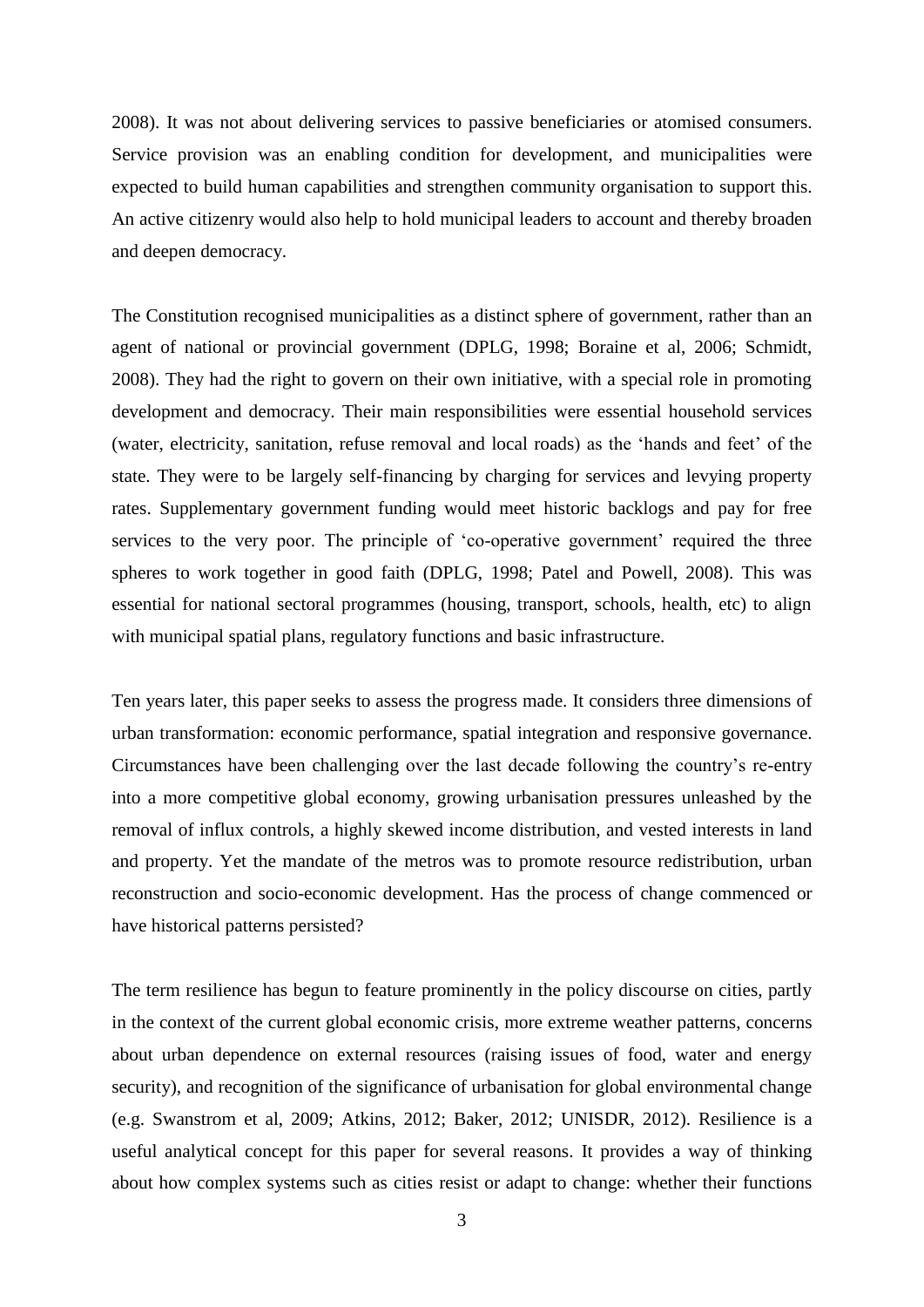persist in the face of critical disruptions (such as political transitions); how their structures evolve as circumstances change and thresholds are reached; and whether the resulting shifts are incremental or transformative (Walker et al, 2004; Folke, 2006, Pelling, 2011, de Weijer, 2013). Resilience enables the contingent and unpredictable interactions between the various dimensions of cities to be disentangled, including how municipal reorganisation relates to wider economic, social and environmental forces.

The next section discusses the concept of resilience and explains its utility in thinking about cities. The following section explains the questions addressed and the sources of evidence used. Subsequent sections examine the extent of economic progress, spatial integration and improved governance. The final section draws the threads together with some broader reflections on resilience as an analytical frame.

### **The concept of resilience**

Resilience is an attractive idea in policy discourse partly because the common-sense meaning of the term has positive connotations, unlike concepts such as vulnerability, fragility and risk. It means that a system has the capacity to resist threats, recover from crises and adapt to ongoing pressures. It can rebound from shocks and avoid hazards. In social systems this implies a high degree of self-organisation, learning and flexibility in anticipating and responding to difficulties. Resilience is the kind of multi-faceted or boundary concept that can cut across academic and professional divisions and assist efforts to understand how complex natural and social (or 'socio-ecological') systems cope with adversity and instability arising from multiple interacting sources (Brand and Jax, 2007; Davoudi, 2012).

Of course there are dangers in such a concept being applied so widely that it is diluted and can mean almost anything. The term originates from the discipline of ecology to describe the response of natural systems to shocks (Holling, 1973). Their resilience is influenced by their diversity and network connectedness. Social systems are influenced by human intentions and agency, which are guided by different interests. The specific viewpoint and framing values of those in influential positions are all-important. In addition, human ingenuity and collective determination may intervene to avert a disaster in a way that is impossible in ecological systems. Social systems are also exposed to an infinite variety of potential threats and risks.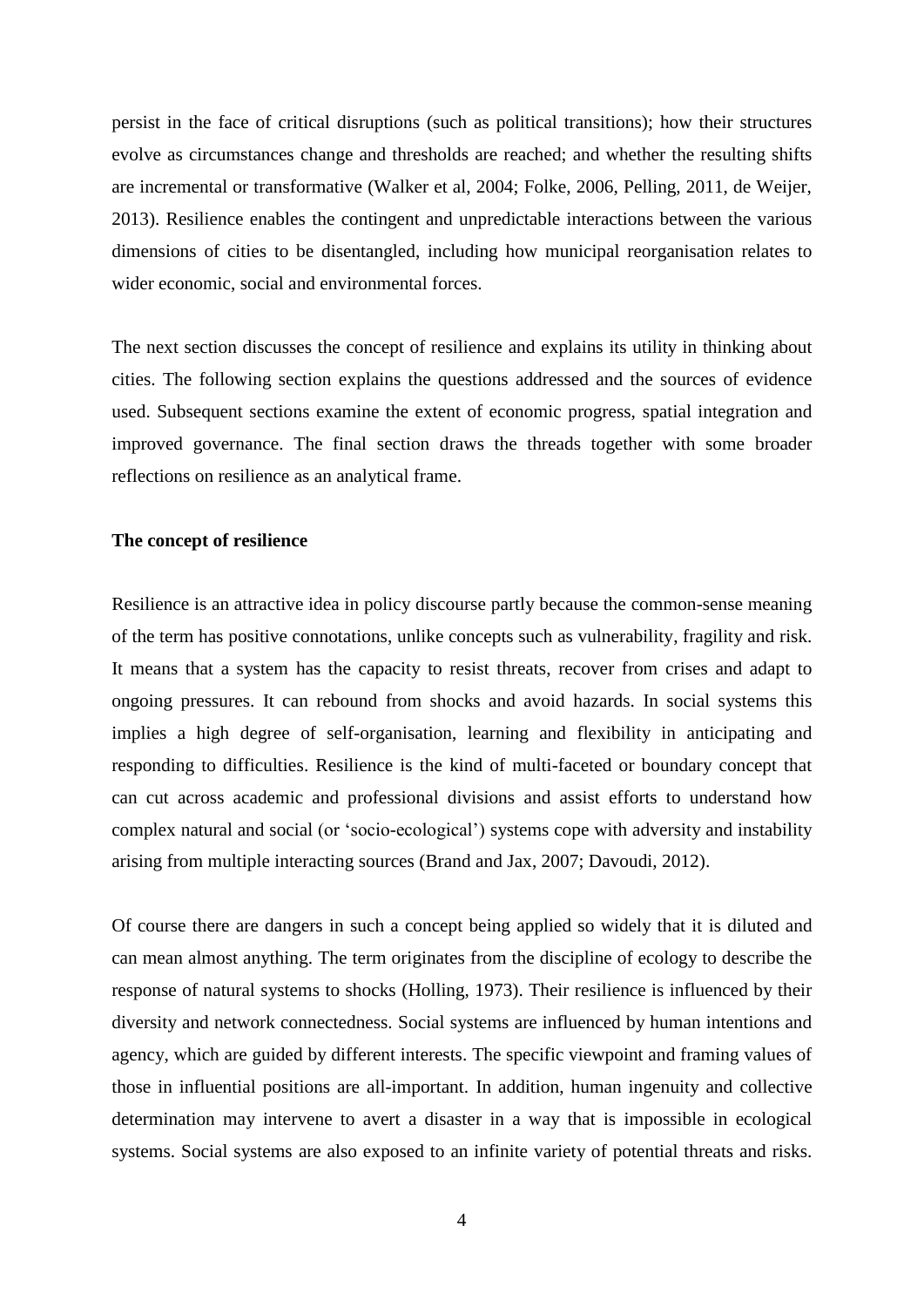Unless more precise boundaries are drawn around the sphere of interest, it might be difficult to find any systems that qualify as resilient.

The ambiguity of the concept can be limited by defining its scope and context more narrowly (Carpenter et al, 2001; Folke et al, 2010). Key questions are: whose resilience, and to cope with what disruptions? One aspect is the geographical territory being referred to. Another is the time period. Judgements about whether a system is robust depend on the perspective adopted – short or long-term, wide-angle or telephoto lens? Sudden events should also be distinguished from recurring pressures. Resilience is not a neutral attribute of a social system, affecting all groups in the same way. It is necessary to discuss 'for whom' it applies and not assume homogeneous interests.

There are various interpretations of resilience currently in use. The predominant approach in policy and practice equates resilience with the ability of a city or region to recover its infrastructure and institutions following an environmental disaster (Vale and Campanella, 2005; Wallace and Wallace, 2008; Atkins, 2012; UNISDR, 2012). This is defined by academics as 'engineering' resilience or robustness (Walker et al, 2004; Martin, 2012). The emphasis is on tolerating disturbance and avoiding catastrophe. This is indicated by how fast and efficiently the system returns to a stable state or restores the pre-existing position ('bounce-back') (Pelling, 2003). There is no allowance for the regime to change its basic structure over time. The positive implication is that the system can withstand shocks, avert disasters and preserve accumulated infrastructural strengths to keep the city's basic metabolism working. There are safety nets and other protective mechanisms in place to safeguard vulnerable groups against hazards. Unemployment benefit is an obvious measure designed to counteract the effects of economic crises on households. It also functions as an automatic stabiliser with disproportionate benefits for lagging regions because of the injection of extra resources when unemployment rises.

There are limiting features of engineering resilience in certain situations (Evans, 2011; Martin, 2012; de Weijer, 2013). Systems may get locked-into particular patterns and organisational arrangements which risk long-term stagnation and decline at the very time when conditions require adaptation and development. The behaviour of agents may be constrained by prevailing rules and stubborn practices which restrict experimentation, creativity and the pursuit of wider opportunities. Institutional inertia and vested interests may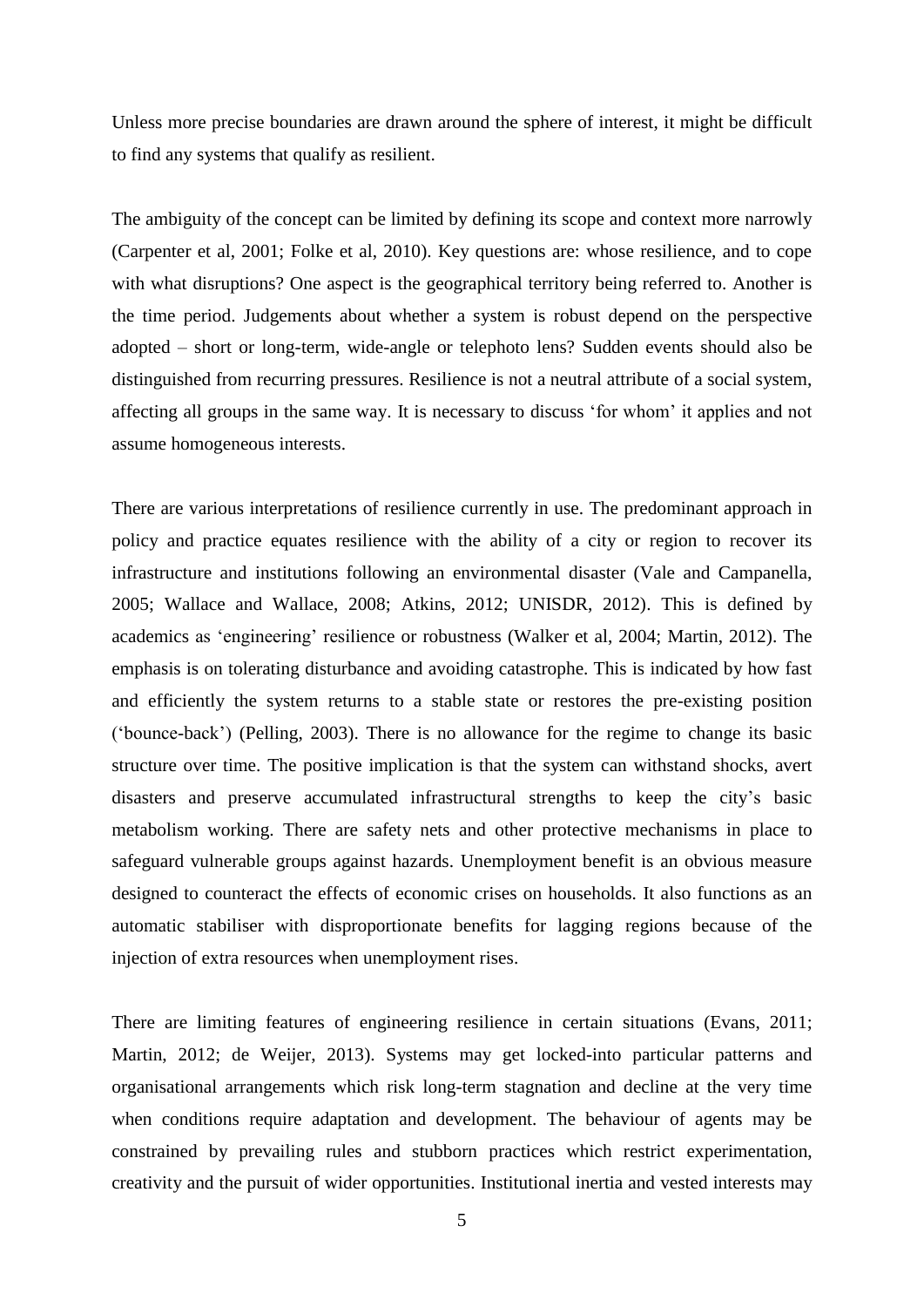reinforce business-as-usual and reproduce the status quo. Social protection may unintentionally confine people in poverty, not provide them with the means to escape. Fixed infrastructure may become less fit-for-purpose over time because it relies on inappropriate patterns of resource consumption or requires more maintenance. Although such systems may continue to function satisfactorily in the short-term, the lack of dynamism and innovation may mean growing obsolescence over time. In other words, robustness and recovery are not enough for many systems to thrive, especially in a shifting environment. A deliberate effort may be required to alter the prevailing norms of behaviour and break out of the established regime.

The second approach to resilience is broader and more concerned with progressive change over time. Resilience is conceived of more as a process than the description of an outcome (Pendall et al, 2010). Systems don't generally stand still or return to the same stable state after disruption. They evolve and adapt their structures and procedures to new conditions in a continuous manner (Newman et al, 2009; Christopherson et al, 2010; Pike et al, 2010). This is often known as 'adaptive' or 'evolutionary resilience' (or 'bounce-forward') (Simmie and Martin, 2010; Martin, 2012; Davoudi, 2012). The idea originates from theories of complex adaptive systems (Folke, 2006; Folke et al, 2010), which perceive cities as interconnected structures that are open to external forces and yet have an internal dynamism of their own. There are positive and negative feedback loops at work, with uncertain and unpredictable effects, so progress is rarely linear (de Weijer, 2013). In other words, outcomes are contingent on all kinds of factors and not predetermined. The idea of emergence describes how surprising patterns can arise out of many relatively simple interactions and their chain reactions through the system. A virtuous circle may emerge from the ripple effects of greater resourcefulness, creativity and productivity improvements over time. For example, concentrations of firms in large cities may stimulate intense comparison, competition and cooperation, creating a dynamic that spurs progress, attracts mobile capital and talent, and promotes growth from within (Turok, 2009).

Alternatively, a vicious cycle may arise when systems breach critical thresholds and internal problems become self-reinforcing. A downward spiral is by no means inevitable since crises can also be catalysts for positive transformation by exposing the limitations of existing arrangements. They can galvanize exceptional public effort and support for shifting the current trajectory of the system onto a new path of recovery and renewal. Self-organisation is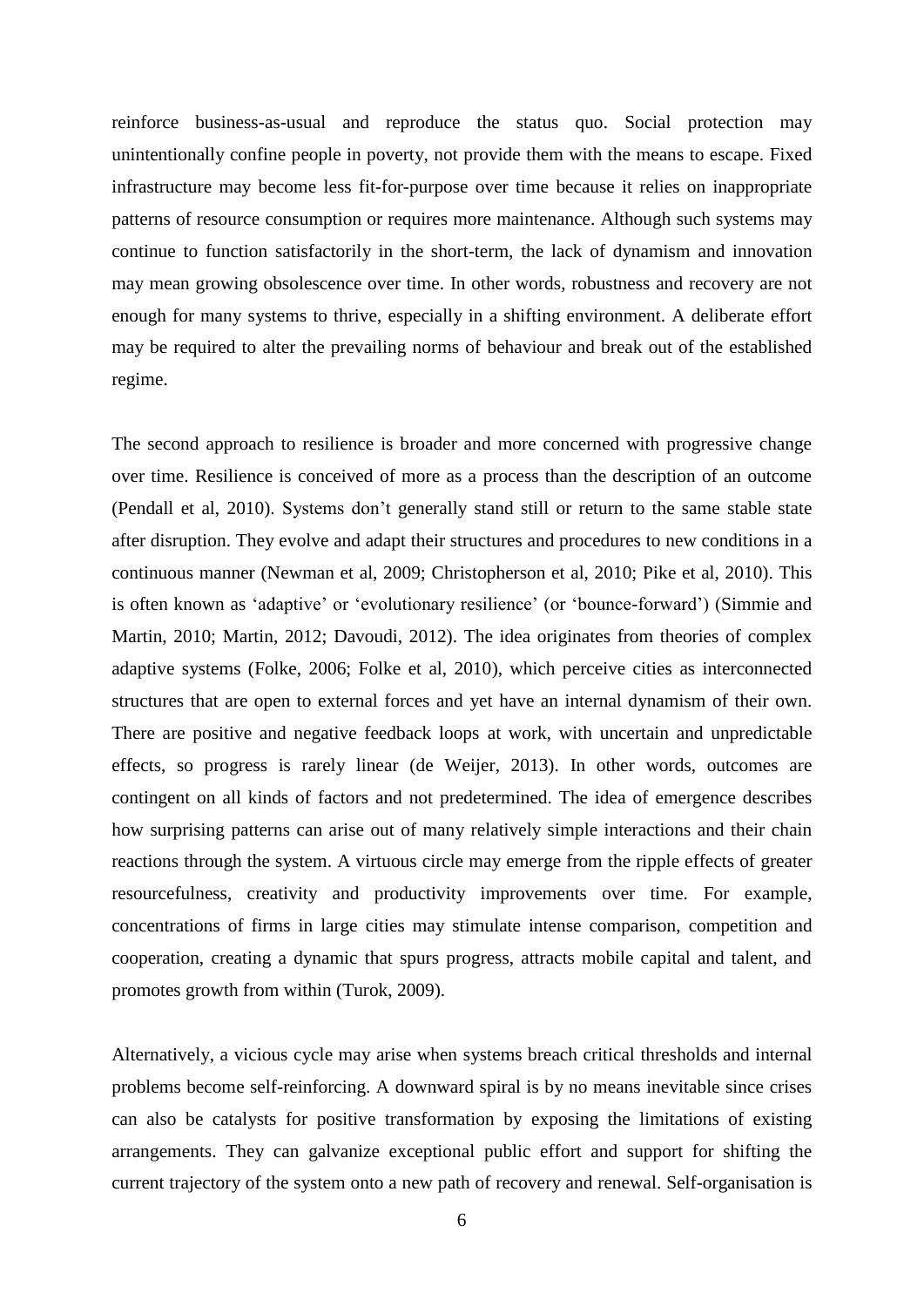an important principle, meaning that systems have an inherent ability to renew themselves in the light of shifts in their environment (Holling, 2001; Folke et al, 2010; Evans, 2011; Martin, 2012). Sustainable change is more likely to stem from an organic process of adjustment, rather than something achieved through a coercive strategy introduced from above. Evolutionary resilience implies that devolving responsibility can contribute to progressive change by strengthening city leadership and accountability, and encouraging social learning, compromise and consensus-building between diverse interests.

If the two notions of resilience can coincide, this suggests that aspects of continuity and change can co-exist within the same system, in the sense that vital functions persist while other components adjust to shifting conditions (de Weijer, 2013). This could constitute a dynamic type of stability in which vulnerable elements are protected from negative shocks while the system as a whole progresses to a more viable and desirable position. The balance between continuity and change is clearly critical to the sustainable development of a city. Cities in different circumstances are likely to require different forms and combinations of stability, adaptation and development for long-term progress. This reinforces the point that the concept of resilience needs to be contextualised because there is something locallyspecific and unique about the threats and opportunities facing every city. Similarly, the kinds of policy responses required also need local specification and application.

#### **Questions and methods**

The crisis in South Africa two decades ago was a tipping point that led to the transition to democracy. This resulted in the reorganisation of the country's governing institutions, particularly at the local level with the creation of the metros. The fundamental question is whether they have made progress in promoting socio-economic transformation, or have inherited conditions been reproduced?

Resilience theory suggests that crises can precipitate radical change by revealing systemic weaknesses and mobilising collective action. However, other outcomes are also possible because economic and social structures can resist efforts to alter the status quo if they threaten their interests. A key challenge for the post-apartheid government has been how to tackle the inherited inequalities without losing the confidence of skilled and affluent sections of the population. The question therefore is whether the institutional will and capabilities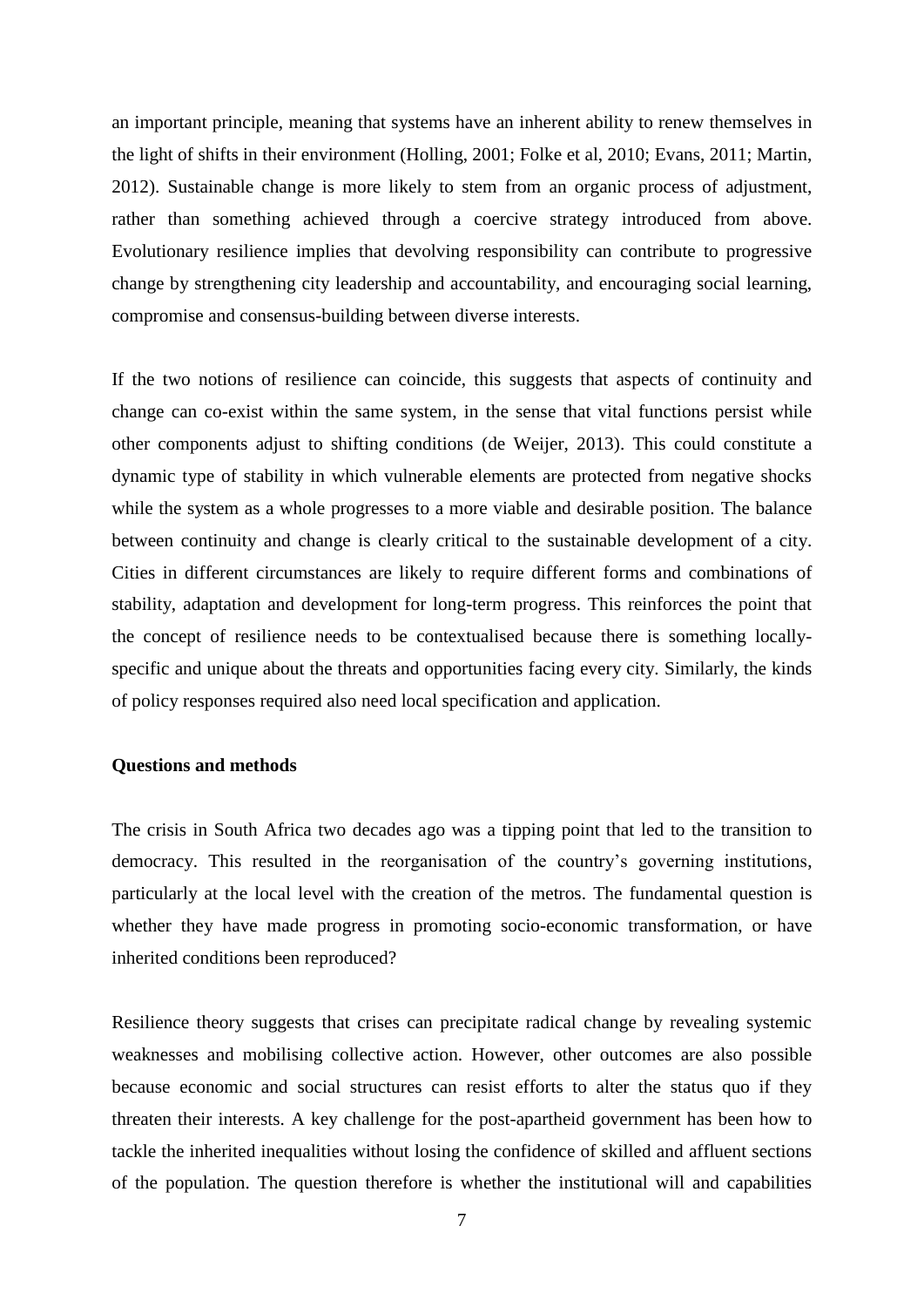have existed at city level to respond to the new political dispensation with transformative actions.

We consider three dimensions of change: economic progress, spatial integration and responsive government. These are central to the urban agenda in all countries. Economic development underpins job creation, higher living standards and municipal revenues to fund better public services. Spatial integration supports more efficient, equitable and sustainable urban environments. And responsive government is vital for effective and legitimate policies, especially as change is disruptive and dependent on popular consent. Space constraints prevent consideration of other issues that would conventionally be regarded as relevant to urban resilience, namely stressed natural resources (such as water scarcity and vulnerable ecosystems), infrastructure systems (such as ageing electricity and sanitation networks), and volatile food and energy prices.

The sources of evidence include two nation-wide surveys based on samples of approximately 30,000 households each - the General Household Survey (GHS) and the Labour Force Survey (LFS). Special disaggregated data for the metros was supplied by the national statistics agency. The data was analysed and presented at the smallest spatial level permitted by the sampling procedure. The 2001 and 2011 Censuses of Population were also used for population and employment data. The data on popular perceptions and attitudes to city government was derived from the South African Social Attitudes Survey (SASAS). This was supplemented by information on community protests as an indicator of discontent, derived from systematic recording of media reports by Municipal IQ.

Cities were defined on current metro boundaries. These approximate to functional labour market areas or commuting catchments for most purposes because of their large jurisdictions, reflecting the political imperative to incorporate outlying suburbs and dormitory townships in order to create the spatial basis for effective strategic planning and redistribution. The popular slogan 'one city, one tax base' was used prior to 1994 to advocate a unified revenue base for the different parts of each metropolitan area (Cameron, 1999).

## **Economic progress**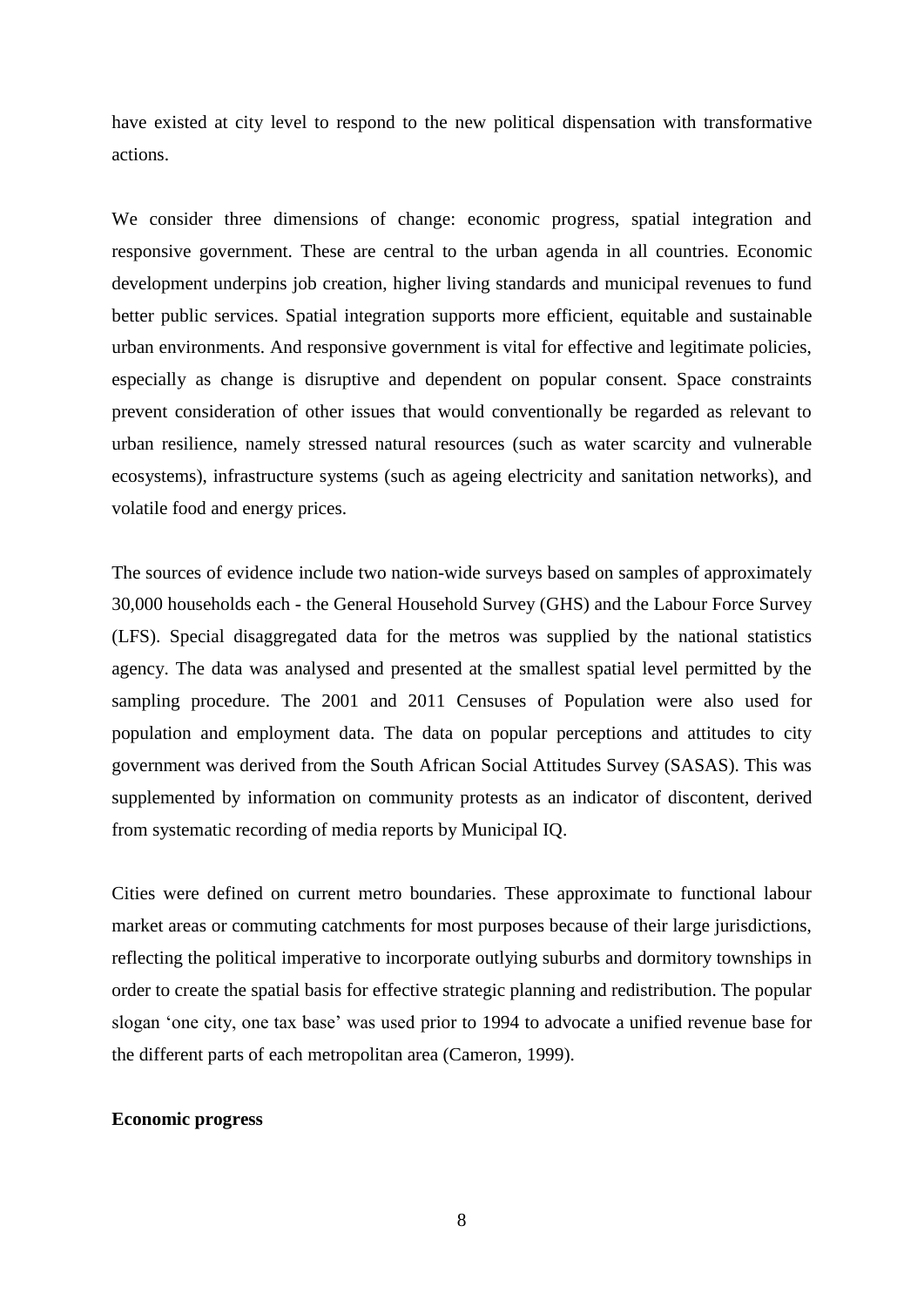The economic resilience of cities can be considered to have two basic dimensions. The narrower aspect (corresponding broadly to engineering resilience) is the capacity to weather the impact of shocks, such as global downturns. The broader aspect (corresponding to evolutionary resilience) is the ability to improve the rate and composition of growth over time by increasing investment and productivity. Both are highly relevant to South African cities, bearing in mind their inherited economic weaknesses (National Planning Commission (NPC), 2011a, 2012). Most have a narrow range of tradable industries, dominated by financial and business services and selected manufacturing sectors (South African Cities Network (SACN), 2011). Business ownership is concentrated among a limited number of conglomerates (Fine, 2010; Mohamed, 2010). This limits economic dynamism by contributing to uncompetitive practices, inhibiting small and medium-sized enterprises, and delaying the adoption of new technologies (Economic Development Department (EDD), 2010; NPC, 2011a, 2012; Makgetla, 2011). These drawbacks are compounded by decades of under-investment in human capital and physical infrastructure (NPC, 2011a, 2012).

Two consequences are a very low employment rate by international standards (only two in five working age adults have a job) and extreme income inequality (among the highest in the world) (EDD, 2010; OECD, 2010; Makgetla, 2010; NPC, 2012). Mass unemployment is South Africa's achilles heel, depriving millions of people of income, dignity and well-being. Joblessness causes wider problems of social marginalisation, disaffection, crime and related anti-social activities. Lack of work experience undermines employability and reduces the effective labour supply. Youth unemployment is over twice the rate of adult unemployment, and only one in eight people aged 16-24 has a job (Treasury, 2011c). The draft National Development Plan warned of a 'ring of fire' in the townships around the main cities as disenchanted youth constitute a hazard and lost resource to society.

Figure 1 indicates the availability of employment across different types of settlement. Lack of paid work forces households to rely on family remittances or social grants from the state. A measure of the health of local economies is the proportion of households who derive their main source of income from employment, compared with those dependent on social transfers. The trajectory is also important  $-$  a growing employment share suggests a more robust local economy and vice versa.

## *{figure 1 around here}*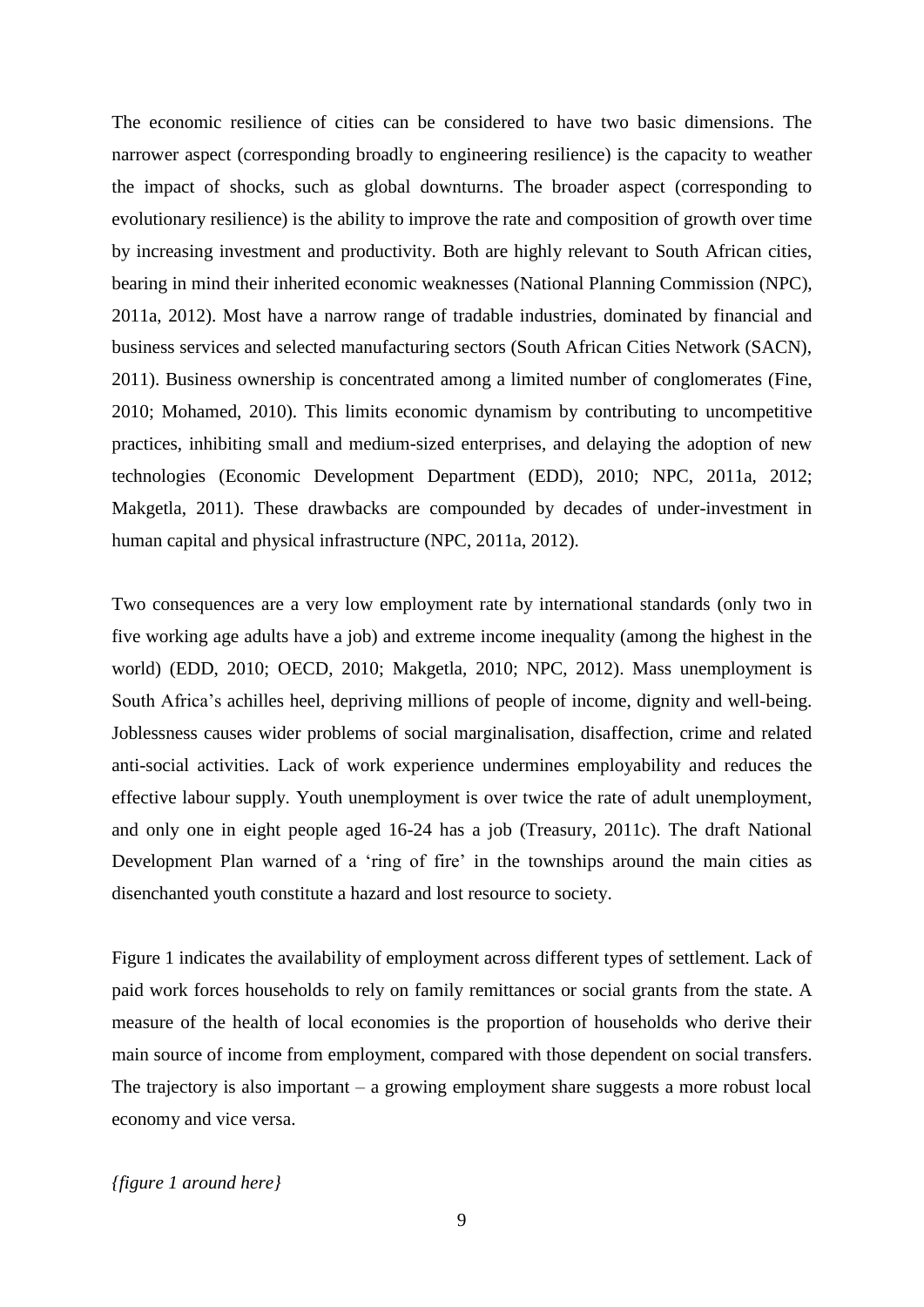Across South Africa as a whole, the proportion of households securing their main source of income from employment declined from 59% in 2002 to 55% in 2010. Jobs failed to keep pace with the expanding workforce. Households reliant on remittances declined from 13% to 9%, with fewer relatives in work, and more social grants available. Grants became the staple income for nearly one in four households (up from 18% to 23%). This provided vital compensation for the labour market's failure to create enough jobs and prevented greater suffering and starvation. The cash transferred into low income areas also supports the local economy. Yet there are concerns about the long-term viability of this trend (Presidency, 2008a). The social wage (including free basic services) now accounts for a quarter of government spending (NPC, 2011a). Grants provide poverty relief rather than a real solution based on building capabilities and providing pathways into work.

Employment was slightly more stable in the metros than elsewhere, although they were also affected. Metro households who derived their main income from work fell from 72% to 68%. Reliance on social grants was lower than elsewhere at 11%, and did not increase. Metro economies are more self-sufficient and robust than rural economies, which rely heavily on transfers from urban areas. Yet the metros' position has become more vulnerable with the decline in employment.

The recession had a severe impact everywhere. Figure 2 compares the employment status of the working age population in different areas between the peak of the economic cycle in the second quarter of 2008 and the second quarter of 2011. Overall, the proportion of adults in employment (formal and informal) fell from 45% to 40%. The Gauteng metros experienced the biggest contraction, down from 58% to 51%. The coastal metros experienced a smaller than average decline. In most places the job loss caused people to become discouraged and stop job seeking ('not economically active'). The increase in recorded unemployment was modest, except in Gauteng where people were more likely to continue looking for work.

## *{figure 2 around here}*

A slightly more positive picture of economic progress emerges from the census of population. Its near complete coverage is an advantage, but its treatment of employment matters is less detailed. Table 1 compares the number of people aged 15-65 who did at least an hour of paid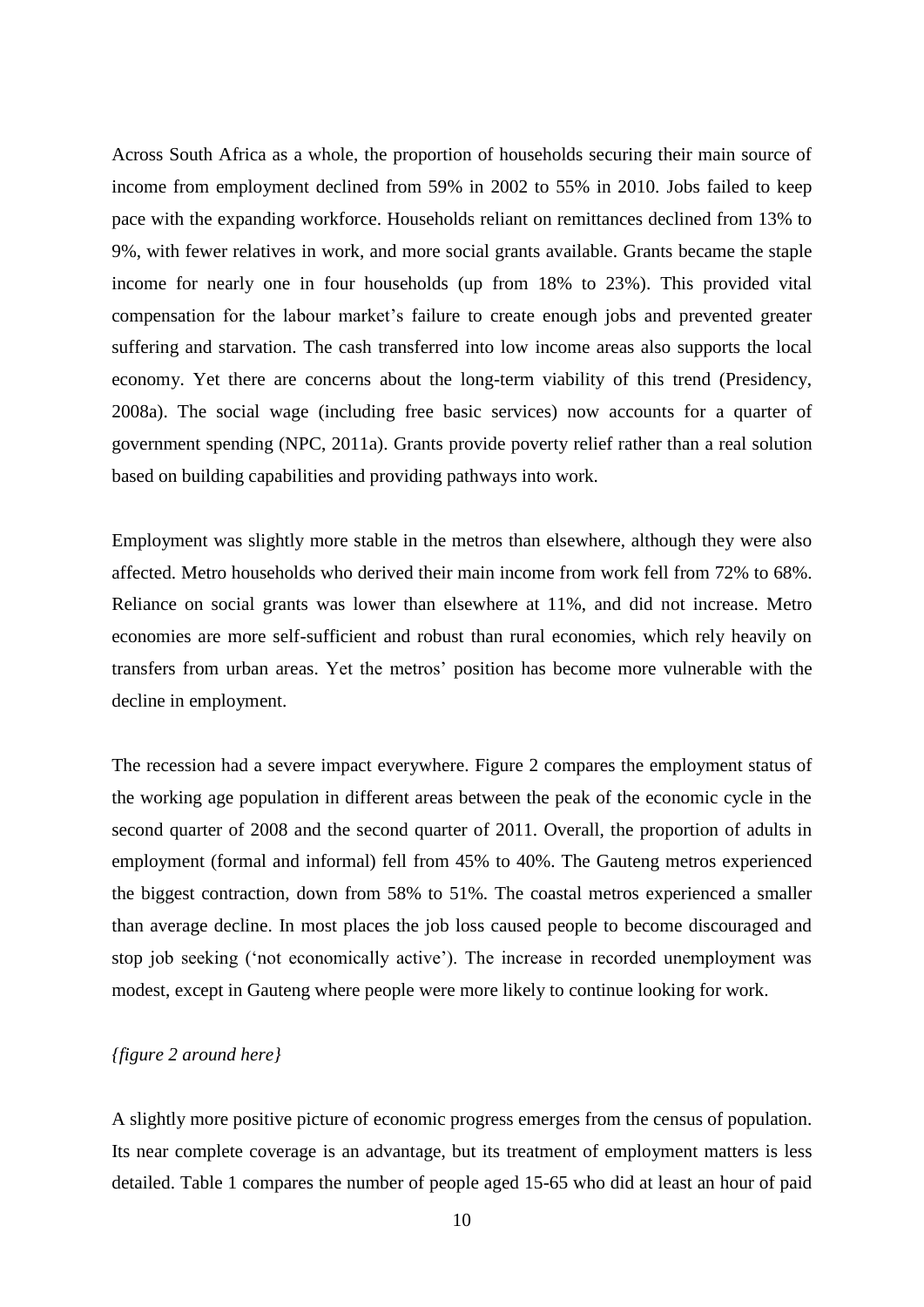work in 2001 and 2011. The definition is slightly broader than for the GHS and LFS, and the 2011 census definition of work is also slightly wider than 2001 definition. Table 1 shows more substantial growth in employment in Gauteng than in the coastal cities or the rest of the country. Much of this growth has been in financial services and in consumer services such as retail, telecoms, security and health (Aron et al, 2009; OECD, 2011; SACN, 2011). Gauteng's large and expanding economy explains its attraction to migrant populations and relatively strong demographic growth (table 2).

#### *{Tables 1 and 2 around here}*

Table 3 compares the census employment rate for the metros and the rest of the country, confirming the general shortage of jobs. However, the proportion of people in work is considerably higher in the metros than elsewhere, indicating that people have a better chance of success there. More than one in two adults were in work in Gauteng in 2011 compared with less than one in three in the towns and rural areas. The increase in the employment rate in Gauteng was also more than twice the increase elsewhere. The coastal metros started from a lower base and experienced slower employment growth than Gauteng.

#### *{Table 3 around here}*

In summary, this evidence shows modest economic progress during the 2000s, followed by vulnerability to the global crisis. One reason for this is the consumption-driven growth that occurred, funded by rising household debt and bank lending (Aron et al, 2009; EDD, 2010; OECD, 2010; Mohamed, 2010). The consumer boom was supplied by rising imports which worsened the trade deficit. This was financed by short-term capital inflows rather than investment in domestic production and tradable industries to diversify the economy and create employment (du Toit and van Tonder, 2009; Makgetla, 2011; The Presidency, 2008a, 2008b). Increasing external demand for the country's mineral resources strengthened the currency but damaged manufacturing exports. Meanwhile Chinese imports accelerated the process of de-industrialisation that began in the 1990s when the country re-entered the global economy. The recession exposed further weaknesses, resulting in a million net job losses affecting 9% of the workforce (EDD, 2010; NPC, 2011b, 2012). Even Gauteng's economic performance has been lacklustre by international standards (OECD, 2011).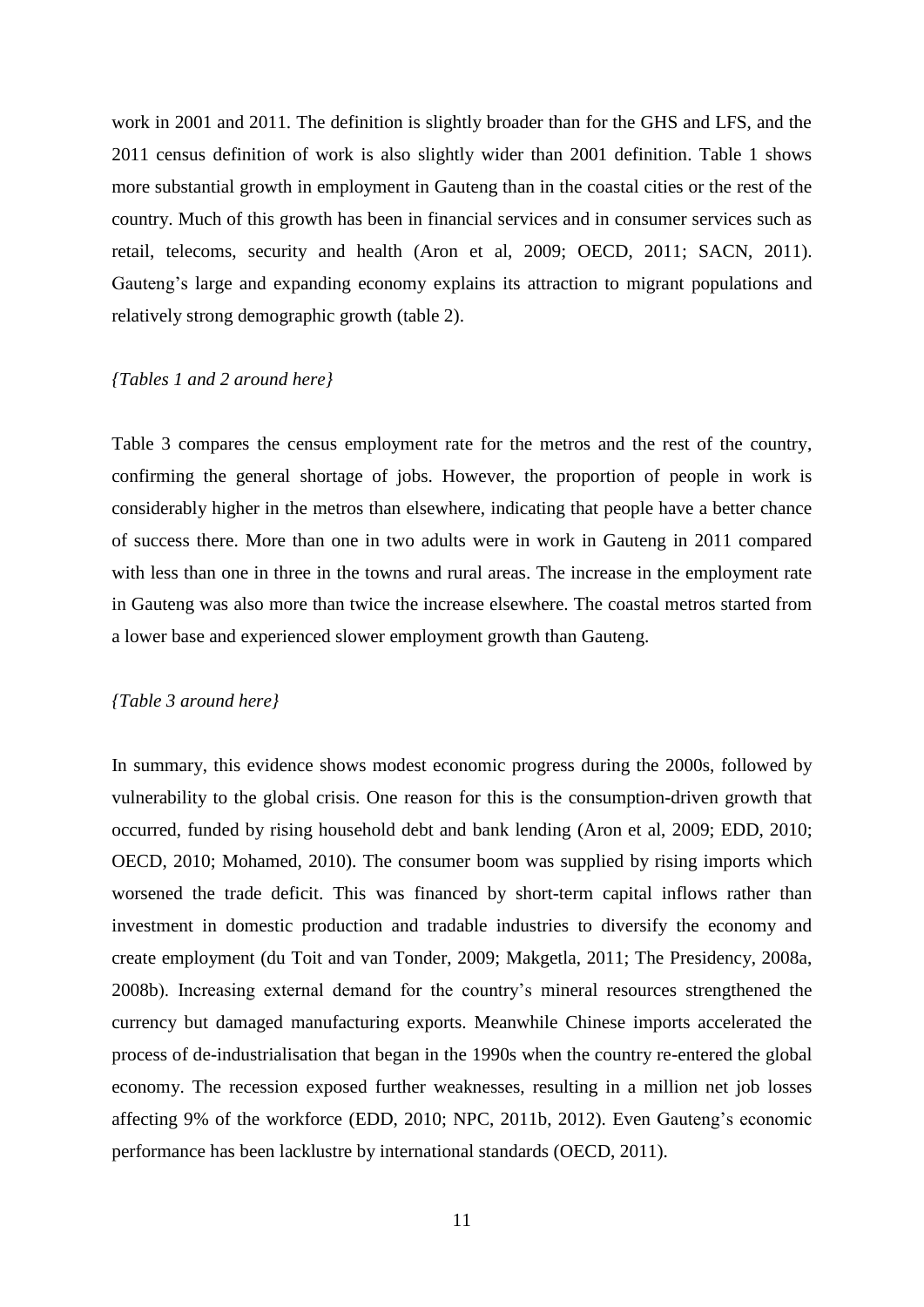The government acknowledges the lack of economic restructuring: "our growth has been largely pedestrian. The structure of our economy has not changed significantly in a hundred years" (The Presidency, 2009, p.6). The launch of a New Growth Path and a revised Industrial Policy Action Plan in 2010 reflected the unsustainable nature of consumption-led growth, concerns about rising household debt, and the desire to boost investment in domestic production (EDD, 2010; OECD, 2010). The subsequent National Development Plan concurred: "Shifting the economy towards more investment and lower consumption is necessary for long-term economic prosperity … South Africa is in a low growth, middle income trap … Moving onto (a) new trajectory of high, sustained and job-creating growth implies a break from the current path" (NPC, 2012, p.39, p.110, p.155). The Government's 2012 Medium Term Budget Policy Statement said: "Urgent decisions across a range of policy areas are needed to start changing the structure of the economy and shift onto a higher growth trajectory … government must shift the composition of expenditure away from consumption towards capital investment" (Treasury, 2012, p.20-21).

Many observers attribute the limited efforts to alter the economic trajectory to the negotiated political settlement, where democracy was essentially traded off against economic stability (Marais, 2011; Makgetla, 2011; Fine, 2012). The African National Congress came to power in crisis conditions not of its own making, and agreed not to challenge vested interests, not to expropriate economic assets and property, and not to redistribute income significantly. In return, the major corporations agreed to introduce black representation into management positions and boardrooms. The political compromise limited the room for manoeuvre, especially as macro-economic restraints were also accepted involving lower state spending, inflation targeting, reduced corporate taxes and deregulation (Aron et al, 2009; Parsons, 2009; Fine, 2010; Mohamed, 2010). This was intended to stabilise public finances and reassure foreign and domestic capital. It meant no state-induced stimulus to economic growth, and no active industrial policy to strengthen production.

Observers closer to government have attributed the economic continuity to inertia and weak state capabilities rather than an historic compromise or neo-liberal ideology. For example, the NPC stated that the economic legacy of apartheid was not reversed because: "Economic development is often 'path dependent' … momentum is a strong driver … The democratic government has failed to significantly alter the pattern of growth and development. … The main problem has been the inability to implement what has been agreed to" (NPC, 2011b,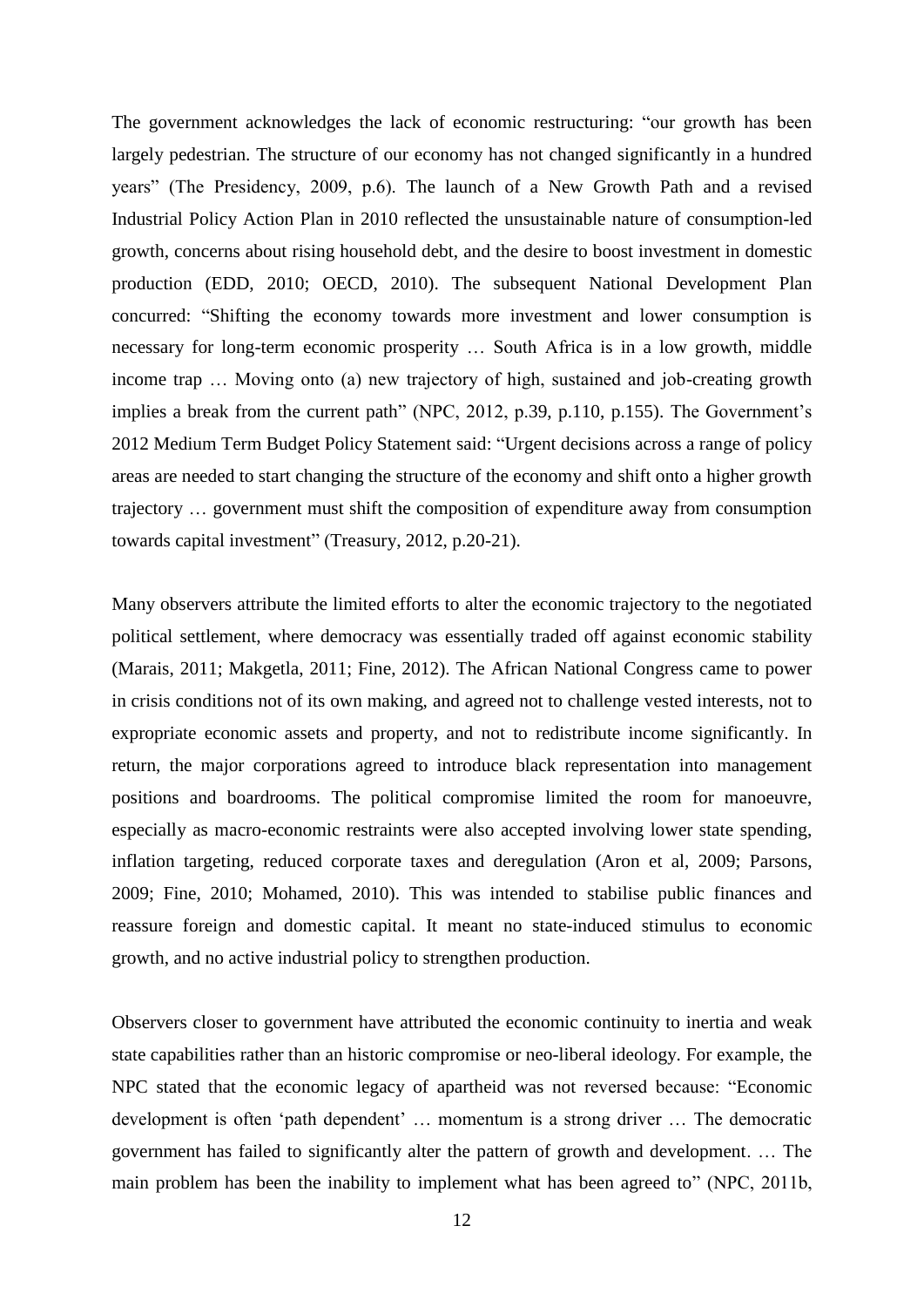p.1-2). According to the Finance Minister: "if we are to succeed in putting our economy on a more rapid and inclusive growth path to 2030, we need to effectively direct and manage the levers of change" (Treasury, 2012, p.8). Their message is that government can do much better with more focus, coordination and a longer-term approach.

These statements indicate a broad consensus that the country's economic trajectory has been marked by continuity rather than change. The systemic problems are variously attributed to the skewed pattern of ownership and control, narrow economic base, low productivity and innovation, lack of labour absorbing industries, weak savings and investment, and marginalisation of the black population. The consequence is a fragile rather than resilient economy. Social grants have cushioned people from the downturn and avoided disorder, without attempting to transform the economic structure. At the very least, more could have been done to create temporary jobs and give people useful skills through all kinds of public works programmes (Makgetla, 2010).

#### **Reshaping the built environment**

The resilience of the built environment can be reduced to two dimensions. The more limited aspect (engineering resilience) is the capacity of vulnerable communities to avoid hazards arising from the precarious living conditions (e.g. informal settlements). The broader aspect (evolutionary resilience) is adapting the urban form to enable more efficient flows of people, goods and resources. Both are critical for South African cities, given their dispersed structure and service backlogs inherited from apartheid. The fractured form impedes human interaction, demands excessive travel, raises carbon emissions and undermines municipal viability (OECD, 2011; SACN, 2011; NPC, 2012).

The point of departure is to assess progress in providing people with a permanent residential structure. Protection from the elements, privacy and security are vital for human survival, dignity and community stability. Figure 3 shows that almost a quarter of households (about 3.4 million) live in informal dwellings (shacks) or traditional housing. They are most likely to experience hunger, overcrowding and inadequate services (Statistics SA, 2010). Shack areas are also much more vulnerable to flooding, fires, pollution and unsuitable ground conditions (Huchzermeyer, 2011).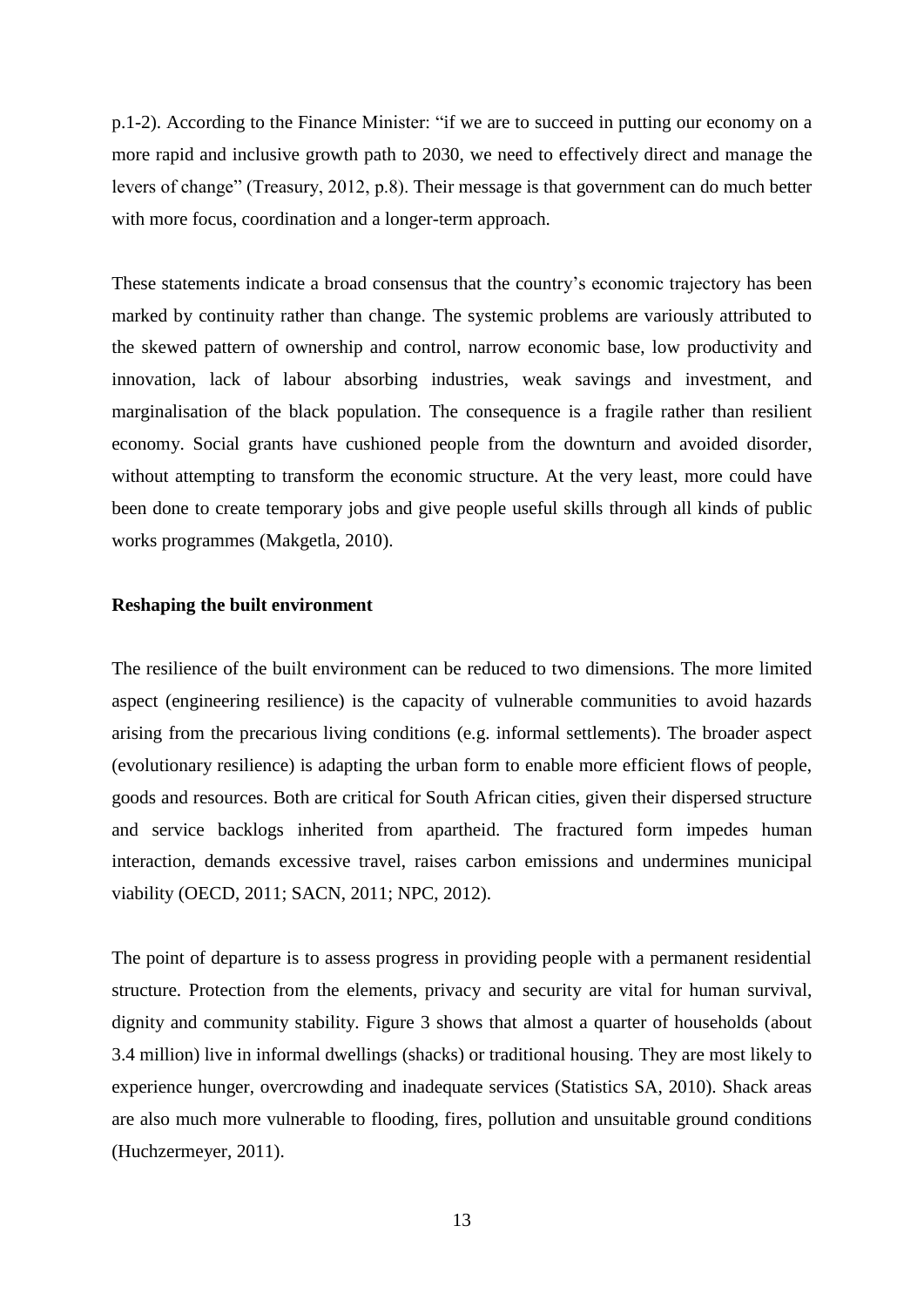## *{figure 3 around here}*

The proportion of informal dwellings fell by three percentage points (from 26% to 23% of all households) over the period 2002-2010. This is a big achievement considering underlying household growth. The government built approximately 1.5 million low-cost 'RDP' houses over this period, nearly four times the level of private sector house-building (SAIRR, 2009). However, the actual number of families living in shacks rose slightly between 2002 and 2010 because of population growth and falling household size, so state house-building has not kept pace with need.

The greatest challenge of household growth has been in the metros. The share of households in shacks rose slightly in Gauteng to 22.2%, but fell slightly to 18.8% in the coastal metros. The actual number of families living in shacks in the metros rose from approximately 0.9 million to 1.1 million. In the secondary cities and commercial farming areas, the share of households living in shacks was reduced by about a quarter. Slower population growth in the smaller cities and towns meant house-building made bigger inroads into the backlogs.

Progress in providing people with basic services has been similar. Piped drinking water is required for personal health and everyday living. Figure 4 shows that households in the metros have better access to piped water (off or on-site) than elsewhere, although Gauteng's position has deteriorated slightly because of urbanisation. There is a bigger backlog in the former Bantustans, where most families have no piped water. Yet these areas have experienced the biggest proportionate improvements in recent years.

## *{figure 4 around here}*

Sanitation is another essential requirement for hygiene and public safety as well as human dignity. The standard indicator is households with no access to toilet facilities or just a bucket toilet. Figure 5 shows that metro families have better access to sanitation than rural. There has been less improvement in the metros than elsewhere, narrowing the gap. Urbanisation made it harder for the metros to eliminate the problem.

## *{figure 5 around here}*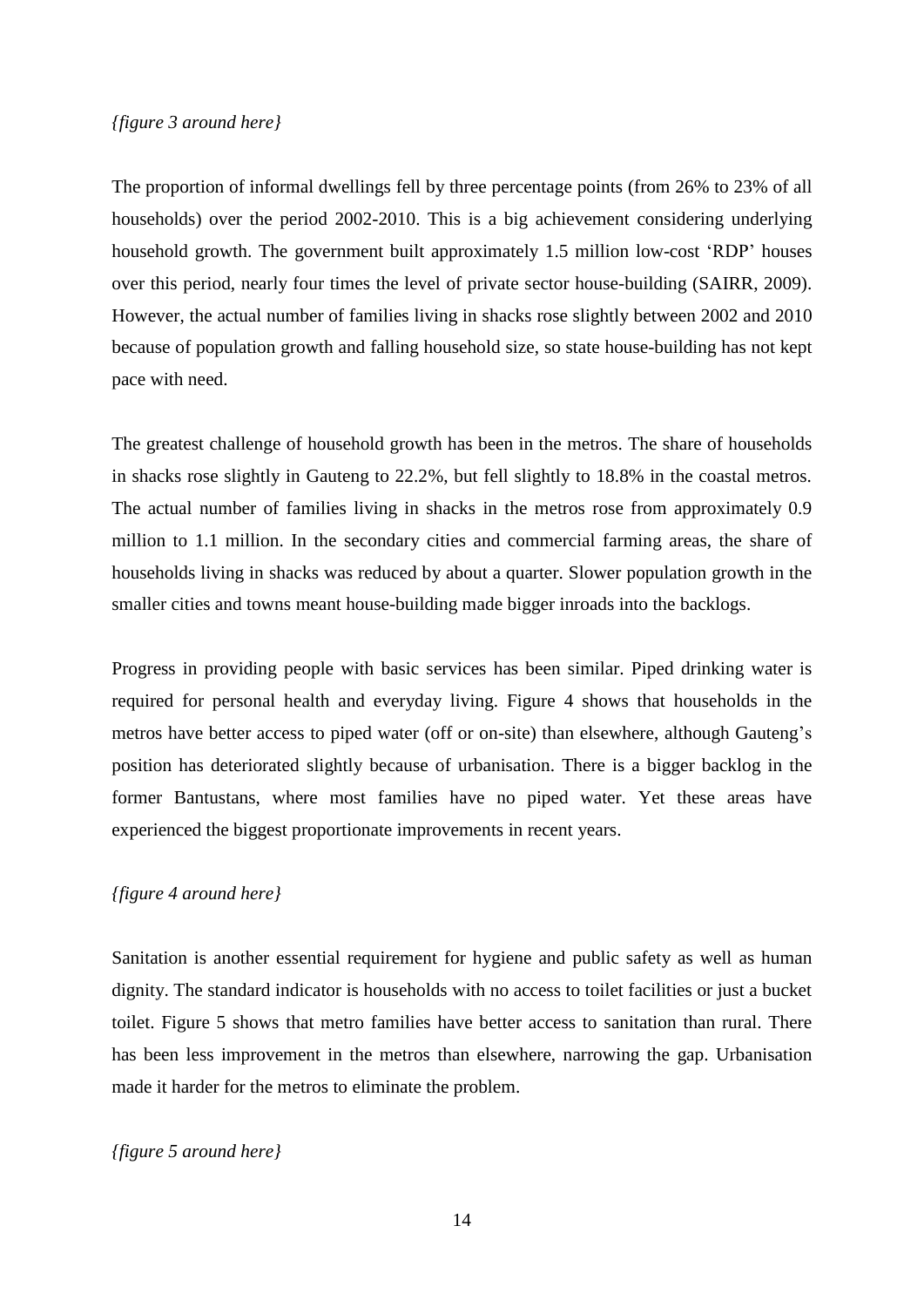Electricity is safer, cleaner and more reliable for cooking, heating and lighting than paraffin, wood, coal or candles. Figure 6 shows that access to electricity is more even across the country than water or sanitation. About one in six metro households still lack electricity, compared with one in four in the former Bantustans. Everywhere has seen big improvements in electricity access over the last decade, especially the rural areas. Gauteng's pattern has been different because of household growth.

### *{figure 6 around here}*

The consistent finding is that state housing and municipal services in the cities have more or less kept pace with demographic growth, except in Gauteng where the pressure has been greater. Outside the cities the share of households with permanent shelter and services has increased more quickly. With many more households enjoying such facilities, there are fewer people at risk of public health and environmental hazards caused by inadequate services. It seems fair to conclude that there has been clear progress in terms of the narrow definition of resilience. More people living in cities are better-off as a result improved services, and there is less hardship, ill-health and homelessness.

The other dimension is whether the location of new development has been strategic and improved the urban form. This requires building low income housing closer to economic opportunities and creating jobs closer to poor communities. In reality there is growing realisation that little has been achieved in either respect. The NPC stated: "South Africa's towns and cities are highly fragmented, imposing high costs on households and the economy. Since 1994 … little progress has been made in reversing apartheid geography" (2012, p.266; see also, Treasury, 2011a; OECD, 2011).

This is partly an unintended consequence of the government's preoccupation with numerical housing targets. Investment in bricks and mortar has been divorced from a broader process of reducing poverty and creating sustainable communities. A specific model has been rolled out in which the state buys the land, gets municipalities to provide the services, grants tenure to poor families, and outsources the building of small houses to private contractors. Economising on the land costs has produced identical housing units on greenfield sites, usually on the periphery of existing townships. One house per plot means low densities that complicate the provision of public transport and social facilities, creating dormitory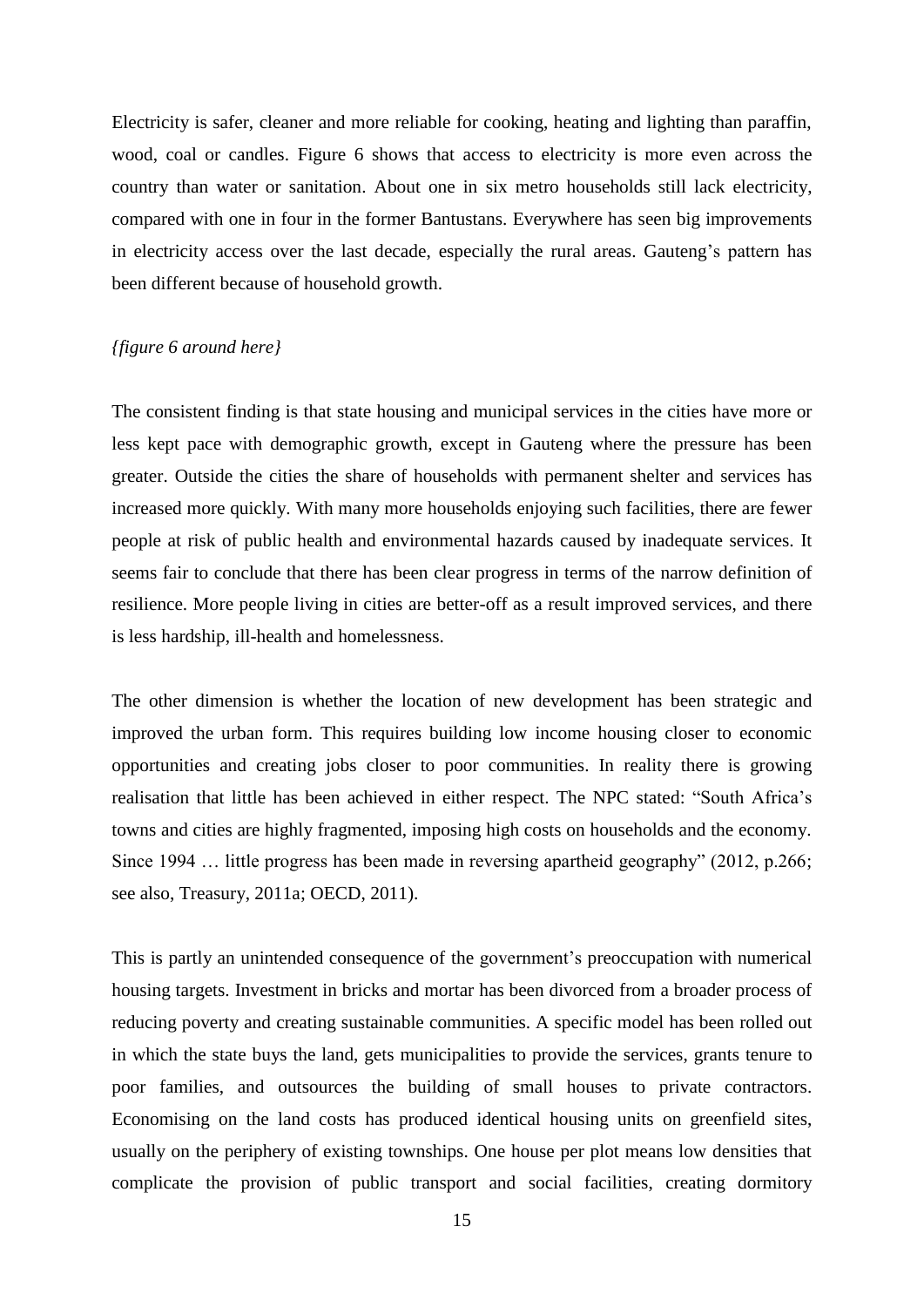settlements rather than enabling environments for human development and economic activity (SACN, 2011; Treasury, 2011a; NPC, 2012). New housing has reinforced the inherited pattern of spatial separation, at worst creating enlarged poverty traps on the urban outskirts.

Continuing urbanisation and peripheral expansion have put the transport system under immense pressure to accommodate rising demand for travel associated with long distance commuting and growing car ownership. In theory transport can improve the way cities function and connect the patchwork urban form by supporting denser development around transport nodes and corridors. This requires careful alignment of transport investment, spatial planning, land-use decisions and bulk infrastructure plans.

Yet transport policy, like housing, has been inflexible and unresponsive to location (Wilkinson, 2008; van Ryneveld, 2010; SACN, 2011). The concerns of motorists for efficient roads have dominated, and the links with urban development have been neglected because decisions are made in silos. Road building continues with major schemes such as the Gauteng Freeway Improvement Project. Public transport suffers from historic under-investment and cannot cope with passenger growth, causing serious unreliability, overcrowding and safety problems. Over 90% of government funding is allocated to the provinces and separate national entities such as the Passenger Rail Agency and National Roads Agency, which are remote from peoples' everyday (local) travel realities. Disjointed institutions mean that transport responses to urban sprawl have been piecemeal and reactive, with no attempt to coordinate transport, land-use and infrastructure policies.

Public bus services encapsulate the urban transformation challenge. The government subsidises commuter services run by private companies - the same system that was introduced under apartheid to enable poor blacks to commute long distances to work from outlying townships. The subsidies were calculated to ensure people paid an affordable fare, which meant longer trips received a disproportionate subsidy. This compensates people for travelling further but is ultimately counterproductive in reinforcing peripheral living. On some routes, people commute to jobs that pay much less than the cost of the subsidy (Muller, 2010). It would be more sensible to subsidise well-located housing. The government has failed to renegotiate the system and introduce competition because the bus operators are so well-established.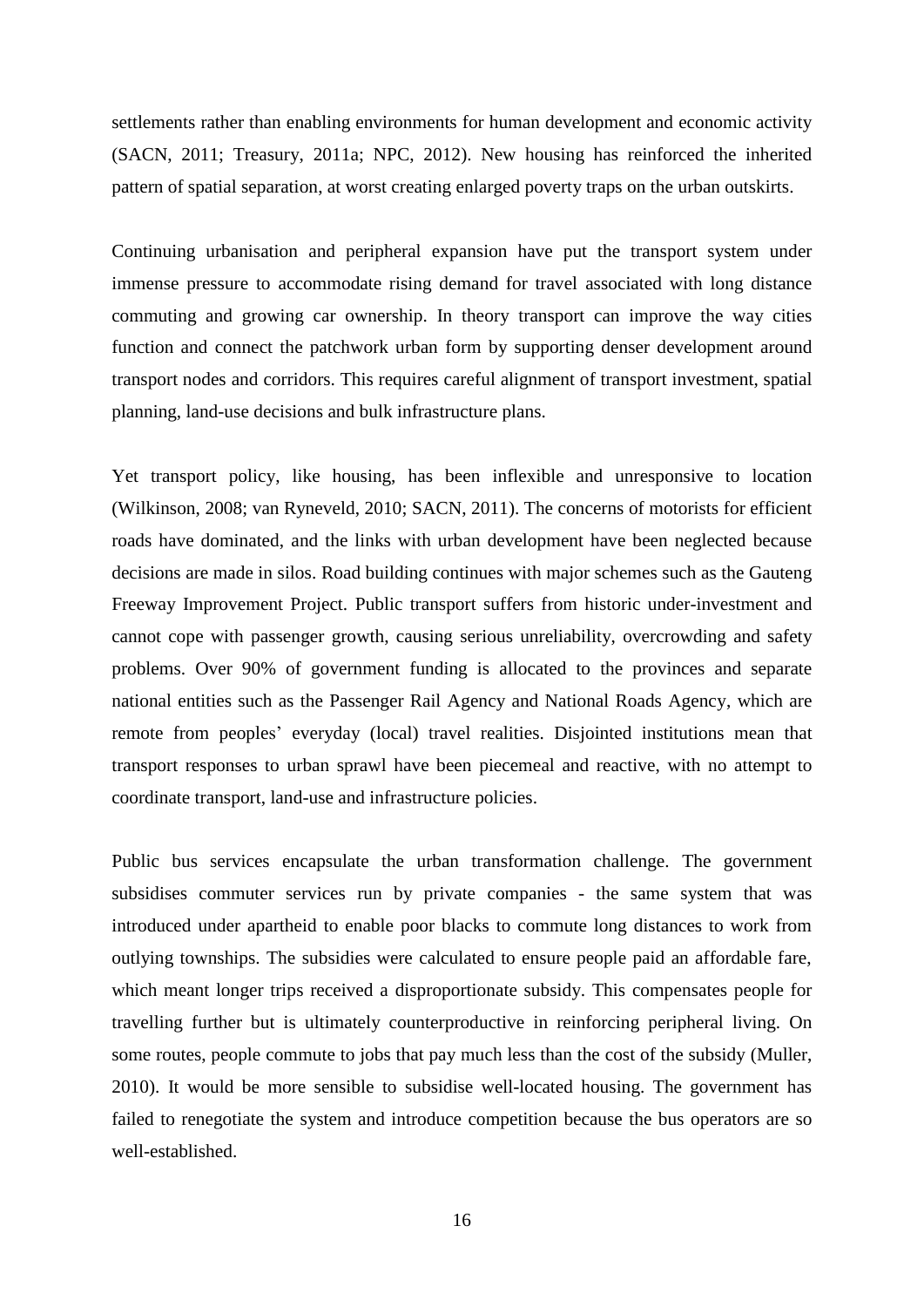In summary, spatial patterns of urban development remain unchanged and cities have not prepared well for urbanisation. Vested interests, institutional inertia, and centralised sectoral policies have inhibited the crafting of more appropriate, city-level solutions. The continuing fragmentation of urban investment decisions inhibits a more compact built form from emerging. Poverty traps persist in the absence of policies to increase access to jobs and livelihoods for people living in outlying settlements.

#### **The responsiveness of city government**

The resilience of city governments can be interpreted in two ways. The engineering-related dimension can be linked to the popular support and trust of citizens in civic authorities, which gives them basic legitimacy and authority. The broader, evolutionary aspect can be related the strategic and technical capabilities of city governments to initiate and sustain progressive change. Reconciling these features is important to manage the tensions involved in promoting transformation without undermining peoples' security in the future. The metros were intended to deepen democracy by involving communities in decision-making, but also to be bold about driving urban reconstruction.

Popular trust is an indicator of institutional responsiveness and credibility. Trust strengthens the threads that hold society together and is essential for exercising political power and effective government. The vision and integrity of civic leaders is bound up with public trust, and is vital for societies in transition because their institutions are more fragile and vulnerable to transgression, since informal constraints and conventions are undeveloped (Rotberg, 2012). If citizens judge city governments trustworthy they are more likely to support shifts in policy, pay their taxes, and participate in consultative exercises. Dwindling trust creates uncertainty and instability, and undermines popular consent for government action. Mistrust may reflect all kinds of institutional difficulties, from poor communication and staff shortages to political infighting, administrative incompetence and corruption.

Table 4 shows shifting patterns of trust over the last decade by comparing local government with other institutions. Most public ratings improved between 1998 and 2004, followed by a decline. Confidence in local government was consistently lower than in other entities except political parties. Between 2004 and 2007 local government suffered the biggest decline in trust, suggesting growing concern about its performance. Comparing the late 1990s with the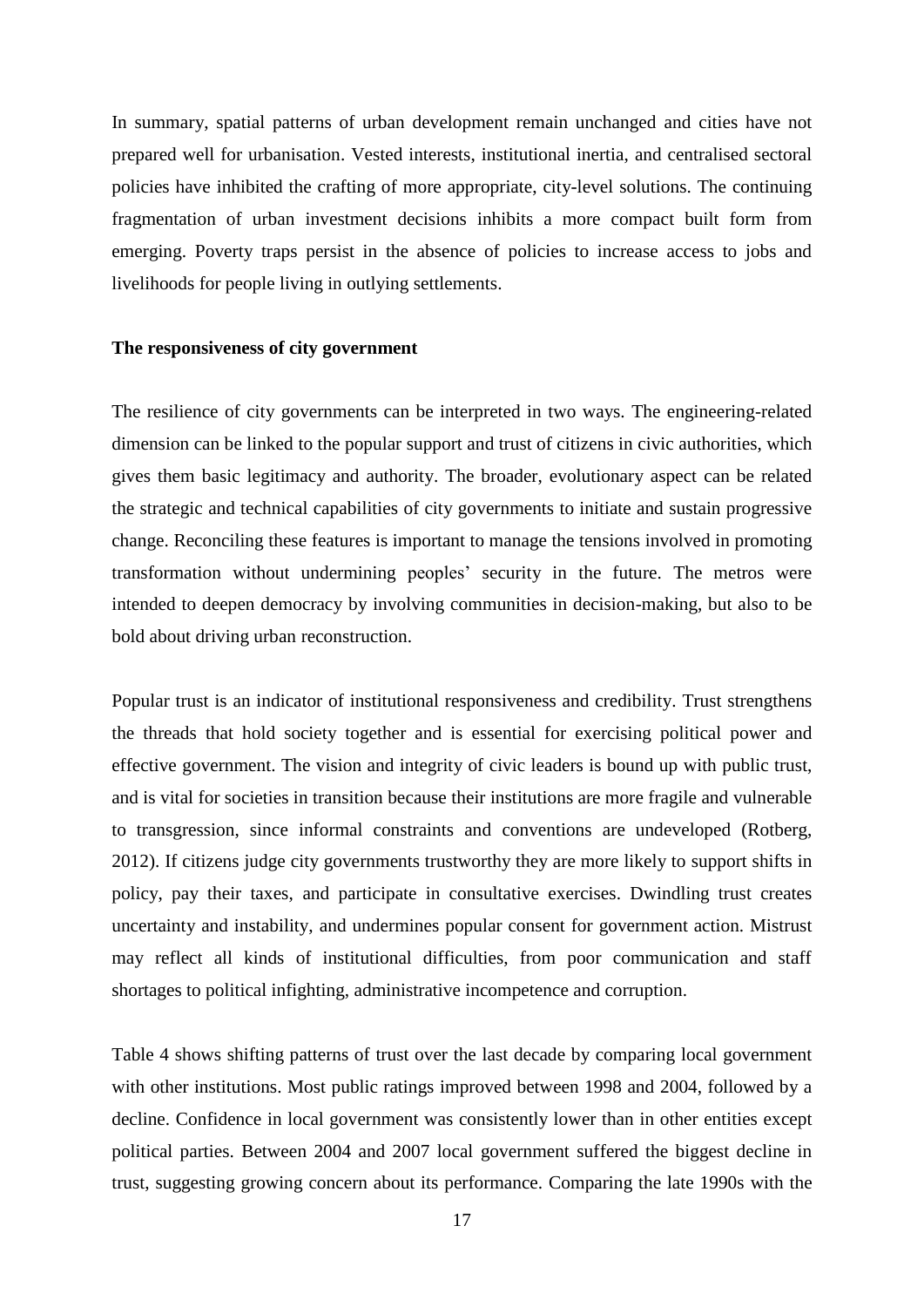late 2000s, the lack of improvement is striking considering the major municipal reorganisation at the beginning of the decade. Meanwhile, trust in the courts of law and other institutions has tended to increase.

### *{table 4 around here}*

Table 5 shows a sharp deterioration in trust in the Gauteng metros compared with the coastal and other municipalities. Dwindling trust may be linked to municipal misconduct. The two metros with the biggest declines in trust - Ekurhuleni and Tshwane - are subject to a prolonged investigation into alleged corruption, including irregular procurement processes, nepotism in staff appointments and misappropriation of municipal assets (Groenewald, 2010). Political factionalism also resulted in the ANC's regional committee being disbanded and the Ekurhuleni mayor being replaced. Tshwane's municipal manager was suspended in October 2009 on charges of misconduct and maladministration, and 15 officials implicated in an internal corruption report were suspended pending a fuller investigation. Tshwane's mayor was also replaced.

## *{table 5 around here}*

The quality of public services is a foundation for public trust and a measure of municipal effectiveness. In 1997 national government introduced a set of principles in an effort to transform the over-centralised, rule-bound service delivery systems inherited from the previous regime. Described as Batho Pele (or 'people first'), they were intended to encourage consultation, transparency, competence, equity and value for money (Roberts and Hemson, 2008). These principles provide a framework for assessing whether municipal services are responsive to users. Peoples' attitudes were assessed in the 2008 SASAS.

Figure 7 shows the level of agreement with statements about services relating to each principle, focusing on people in the metros. The results show that perceptions of municipal services are very mixed. Municipalities never get a positive rating from the majority of respondents – at least as many hold negative views. It seems that a culture of public service, citizen involvement and accountability is some way off. In more detail, almost half of respondents believe that efforts are being made to improve access to services. Perceptions of quality and value for money are finely balanced between supporters and critics. People are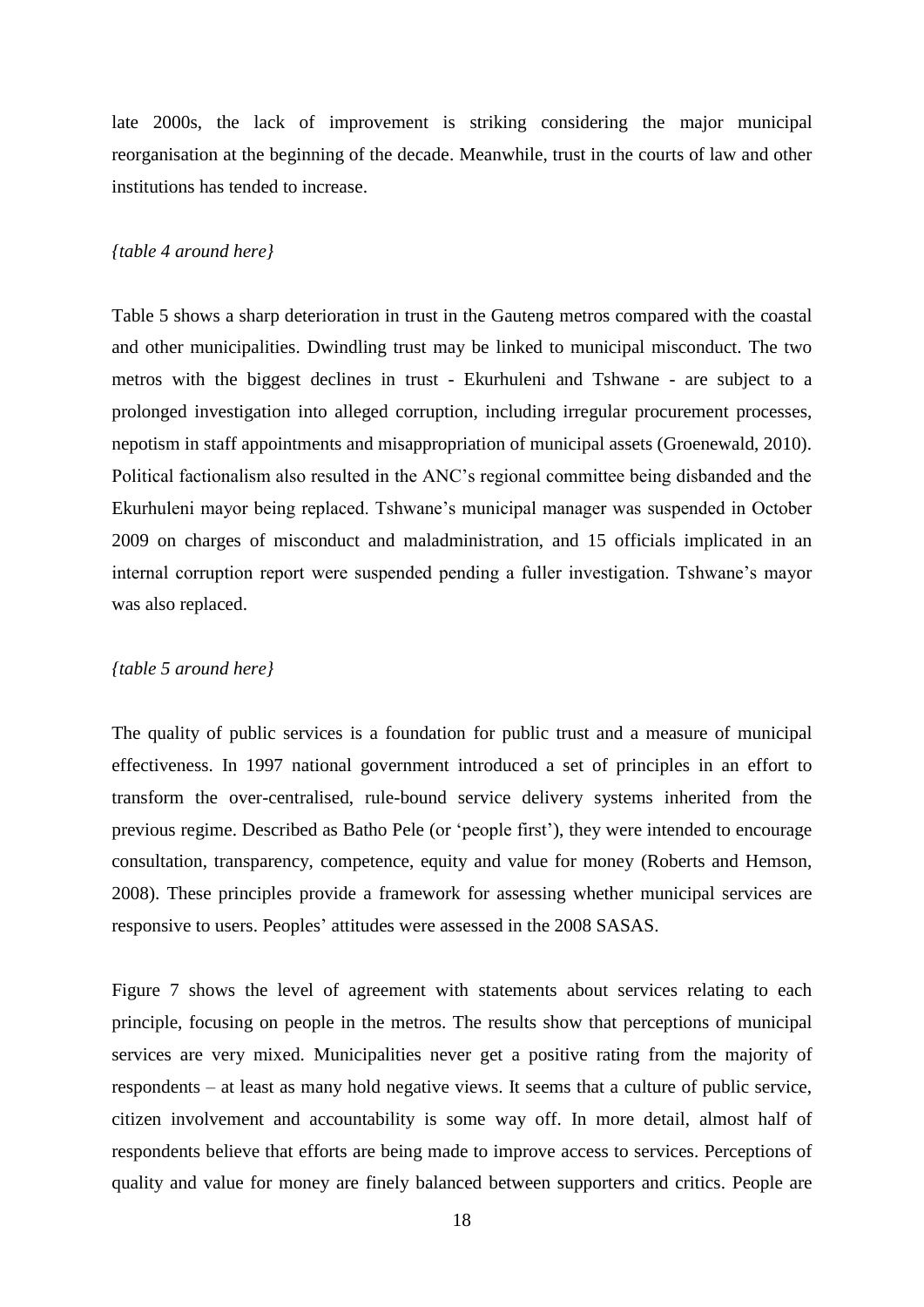most critical of the lack of consultation and responsiveness. The metros do not seem to communicate or react quickly enough to problems, contradicting the principles of Batho Pele and developmental local government.

## *{figure 7 around here}*

Community protests are an extreme form of direct political action born out of frustration with the pace and quality of essential services and housing. Most protests have been targeted at local government and linked with accusations of incompetence and misconduct (Atkinson, 2007; SAPRU, 2009). They seem to have become increasingly violent, damaging public facilities and causing disruption to everyday life. They draw attention to poverty and maladministration, but also fuel perceptions that municipalities are in crisis and that failure is widespread.

Systematic information on service protests has been compiled by Municipal IQ through scanning media reports and creating a consistent database that is regularly up-dated. The number of protests appears to have risen sharply in the last few years (figure 8). Protests in 2012 accounted for nearly a third of the total recorded since 2004. This escalation has caused growing concern at the heart of government. Social unrest destabilises communities and threatens the legitimacy of the democratic system. Vandalised infrastructure is also very costly to repair.

### *{figure 8 around here}*

The location of the protests has been uneven across the country, with a concentration in the larger metros. Figure 9 shows the total number of protests in each of the main cities between 2004 and 2012. This accounts for about half of the national total. Cape Town and Johannesburg have experienced disproportionate numbers. Most have occurred in informal settlements and are associated with demands for better living conditions.

## *{figure 9 around here}*

A special parliamentary report identified various governance and wider reasons for the protests: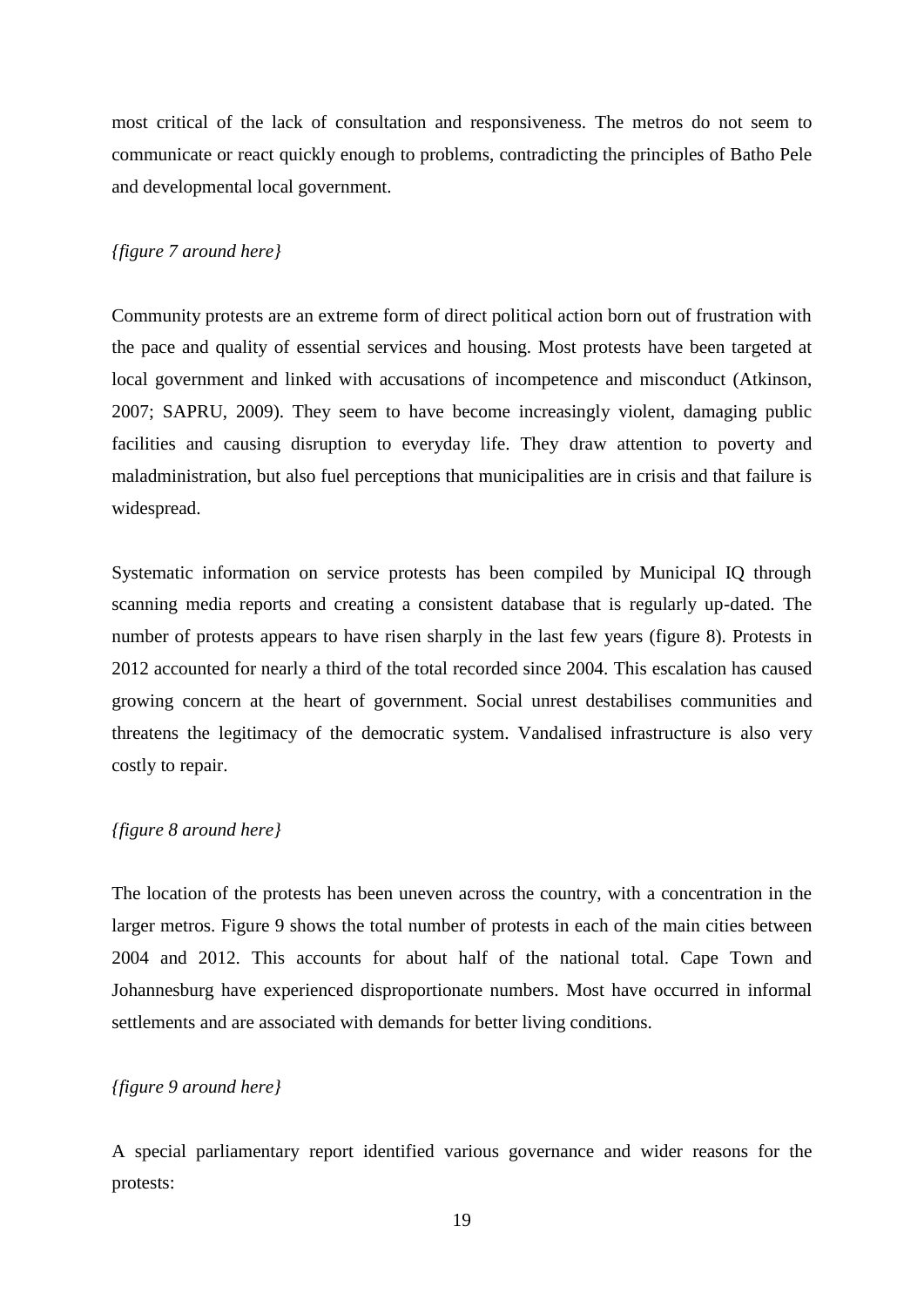"systemic (such as maladministration, fraud, nepotism and corruption in housing lists); structural (such as healthcare, unemployment, and land issues); and governance (such as weak leadership and the erosion of public confidence in leadership)" (SAPRU, 2009).

An underlying factor appears to be the pressure of urbanisation coupled with frustrated expectations of achieving a better life (Municipal IQ, 2013). Containing population growth within the boundaries of existing informal settlements intensifies the pressure on resources and raises social tensions. Curtailed aspirations from being trapped on the urban outskirts are aggravated by hollow promises of improved services, reflecting municipal indifference or incapacity (Harber, 2011; Huchzermeyer, 2011). Communities believe the formal channels of political influence are too slow or ineffectual. The recession has worsened the problem by pushing more households into poverty and debt.

Heightened negativity surrounding local government has prompted national government to introduce more stringent procedures for regulating municipalities. More prescriptive rules and reporting requirements have reduced their discretion, restricted their scope for experimentation and innovation, and limited their flexibility to respond to local needs (SACN, 2011). The pressure to avoid adverse audits has diverted resources from front-line delivery into back office bureaucracies. A growing 'culture of compliance' encourages backward-looking behaviour and inhibits the creativity required to address difficult urban problems. Greater procedural complexity also delays investment in infrastructure and related projects. Under-spending on municipal capital budgets increased from 14% in 2008/09 to 25% in 2010/11 (Treasury, 2011b).

To sum up, there has been no improvement in popular support for local government over the last decade. In fact public trust seems to have deteriorated and protest activity has escalated. This reflects the structural challenges facing urban areas and concerns about the integrity of municipalities. The inability of civic leaders to connect meaningfully with citizens limits the possibilities of joint problem-solving. The government's response of tighter regulation risks hindering rather than helping the metros' ability to get on with delivering their mandate.

## **Conclusions**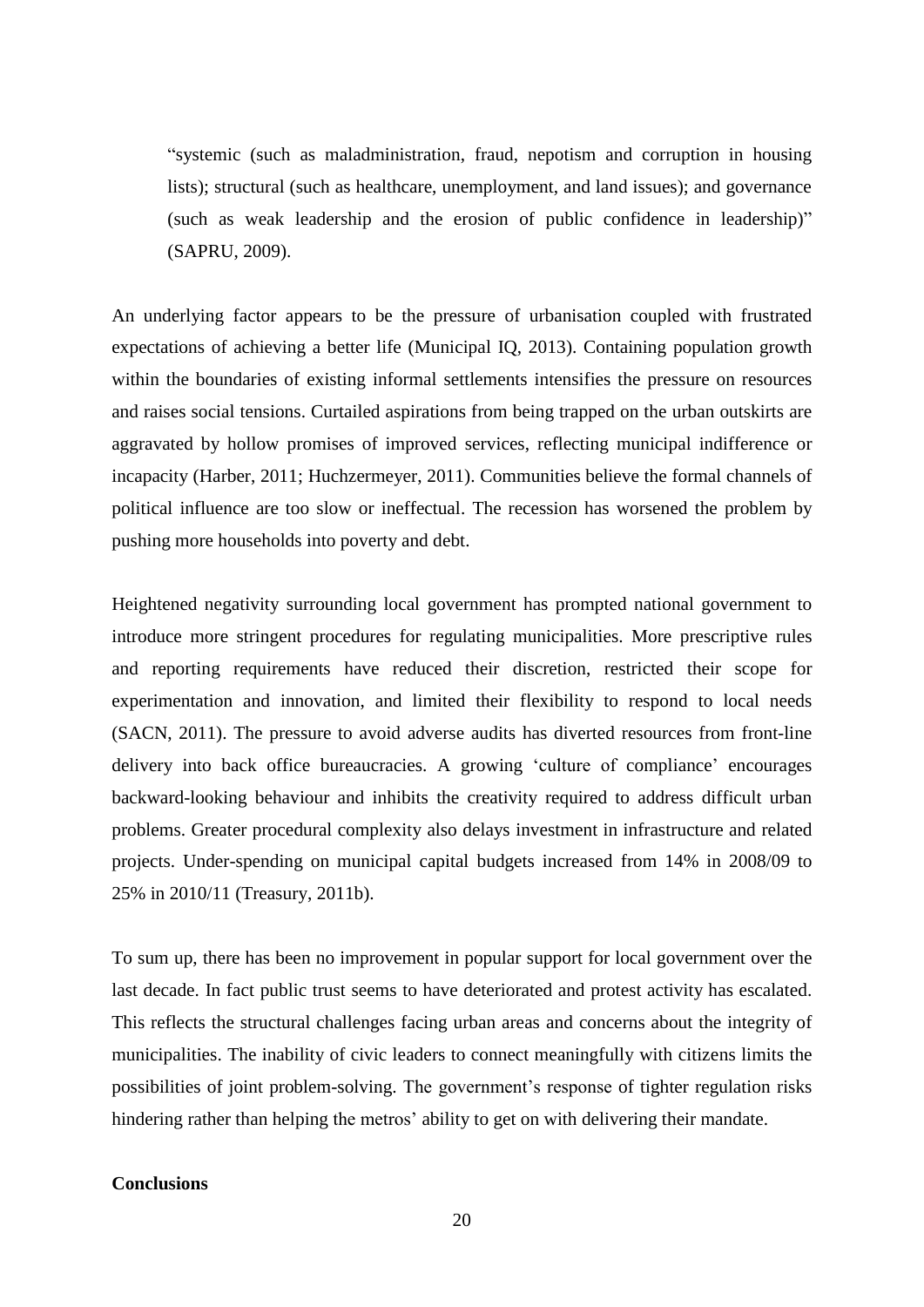The creation of metropolitan municipalities was intended to overcome the legacy of spatial segregation and exclusion through urban restructuring and redistribution. The concept of resilience usefully frames the analysis of progress and achievements. First, the notion of resilience supports the idea that crises can precipitate a tipping point from which an opportunity emerges to reconfigure the system. The reorganisation of local government laid just such a foundation for bold transformative policies.

Second, resilience provides a way of thinking about how the complex systems that make up cities resist or adapt to political disruption and institutional redesign. Some functions may persist while others evolve in the changing circumstances. These shifts may take the form of fairly minor, incremental adjustments, or they may be far-reaching, depending on the internal dynamics of the system, feedback effects and resistance from vested interests. There is evidence for both continuity and incremental change in South African cities, but fewer signs of transformation.

In the case of the urban economy, continuity is the dominant feature. The inherited economic structure has persisted, thereby reproducing inequality and unemployment. The period of consumer-driven growth during the 2000s did not provide a platform for sustained prosperity, especially with the shock of the global recession. Social grants have compensated for the government's inability to shift the growth trajectory, but they are a palliative for poverty not a long-term solution.

Continuity is also more significant than change in the built environment. The segmented structure of cities has been perpetuated through low income housing built on the periphery. Sectoral policies in transport and infrastructure have also tended to reinforce rather than challenge historic spatial patterns. Applying a narrower concept of resilience, there has been progress in providing many vulnerable families with housing and services. This has reduced the extent of suffering and homelessness, even if it has not transformed their economic prospects.

In the case of local government, there has been a major consolidation of municipal structures and systems. However, this has not been translated into greater public support and confidence in the future. Community protests expose deep concerns about municipal accountability and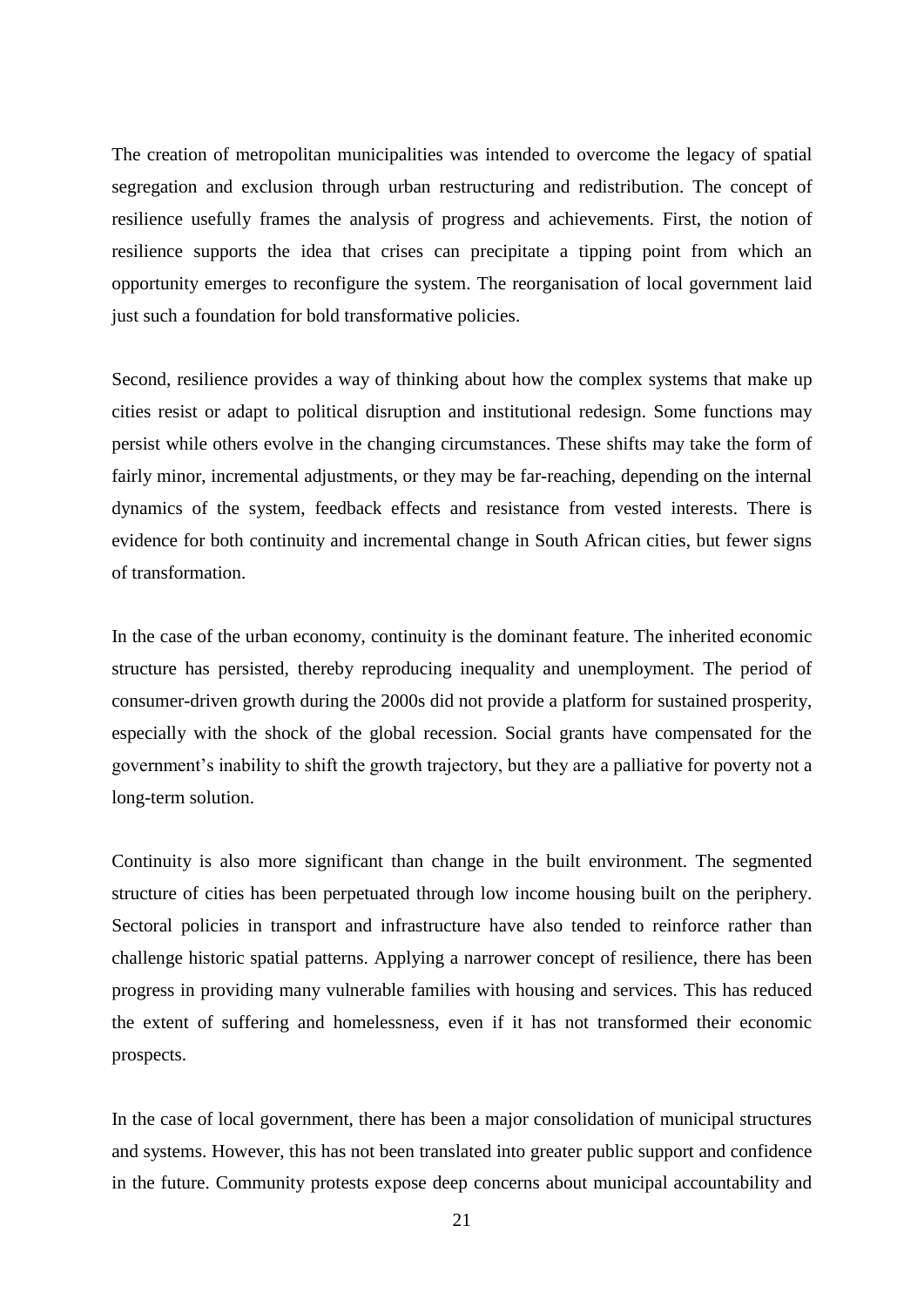competence to improve household services. It appears that metro leaders need to take their relationships with local citizens much more seriously if they are to become real catalysts for transformation.

Looking ahead, weaknesses throughout government expose cities to growing risks of social instability. The dominant political party could do more to strengthen the leadership of the metros, and the government could help to build their administrative capabilities. Different parts of government need to work together better to develop the techniques and capabilities required for meaningful change on the ground. This includes: (i) strategic skills to initiate and promote change (including planning ahead, thinking creatively about local needs, being resourceful and taking calculated risks), (ii) process skills to enable change (understanding the role of different stakeholders, engaging communities and investors, managing contested situations, and negotiating deals between different interests), and (iii) practical skills to deliver change (project planning and management, organisational alignment, financial engineering and managing people). This is consistent with resilience theory in that robust social systems possess a high degree of self-organisation and capacity for experimentation, learning and flexibility. South African metros need to get better at anticipating and responding to challenging conditions by pursuing solutions tailored to local realities.

We conclude with a few broader reflections on the value of resilience as a framework for analysing urban change. First, there are useful insights to be gained from using resilience to explore the relationship between continuity and change in urban systems. Engineering and evolutionary resilience are generally portrayed as alternative, mutually-exclusive approaches. Yet there are advantages in keeping both ideas in the frame in order to contrast the extent and nature of systemic change. Second, resilience is helpful in analysing the interactions between different dimensions of the urban system, although there are risks of dilution from applying the ideas loosely. Therefore it is important to define the scope and context in which the concept is being used carefully.

A third point is that in order to understand the dynamics of change it is important to go beyond the superficial interactions between different dimensions of the system and delve deeply to uncover the driving forces. Disparities in the distribution of power and influence across society need to be taken seriously since they are not always apparent from events. Finally, the concept of resilience appears to have particular potential in analysing the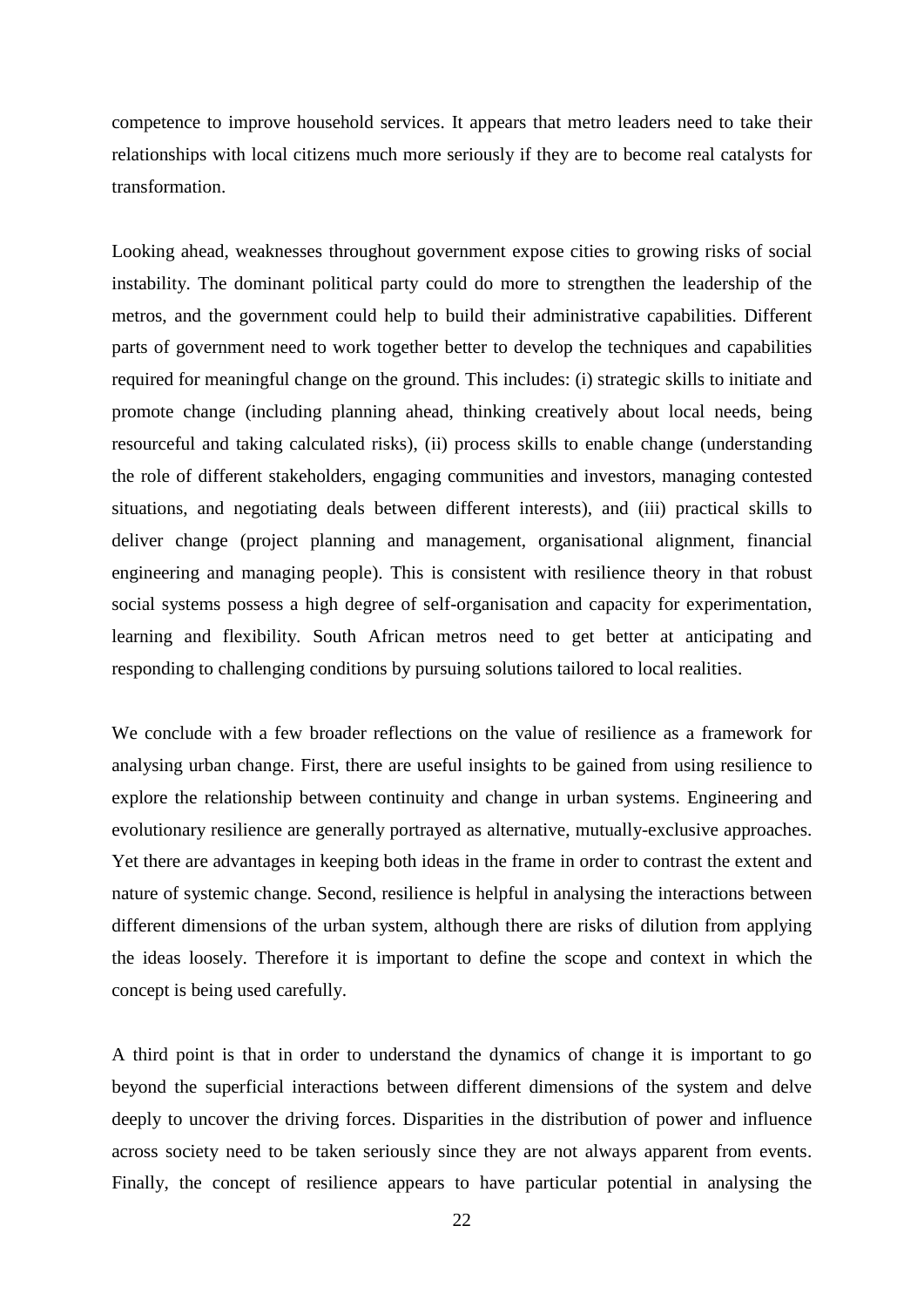interaction between the human and natural dimensions of urban systems, especially with mounting concerns over the social impact of deteriorating ecosystems, human vulnerability to extreme weather, inefficient resource consumption patterns and the effects of urbanisation on global environmental change. This is an important agenda for further research.

### **Acknowledgements**

The paper draws on research supported by the National Research Foundation (grant number 78644) and the South African Cities Network. I am also grateful to Debbie Budlender, Jackie Borel-Saladin, Ben Roberts and Karen Heese for their help in accessing and analysing the data.

### **Bibliography**

- Aron, J., Kahn, B. and Kingdon, G. (eds) (2009) *South African Economic Policy Under Democracy,* Oxford: Oxford University Press.
- Atkins, with Department for International Development and University College London (2012) *Future Proofing Cities*, London: Atkins.
- Atkinson, D. (2007) 'Taking to the streets: Has developmental local government failed in South Africa?', in Buhlungu, S. et al, *State of the Nation: South Africa 2007,* Cape Town: HSRC Press, pp.53-77
- Baker, J. L. (2012) *Climate Change, Disaster Risk, and the Urban Poor: Cities Building Resilience for a Changing World*, Washington: World Bank.
- Boraine, A. et al (2006) 'The state of South African cities a decade after democracy', *Urban Studies,* 43, 2. pp. 259-284.
- Brand, F. and Jax, K. (2007) 'Focusing the meaning(s) of resilience', *Ecology and Society,*  12(1).
- Cameron, R. (1999) *The Democratisation of South African Local Government: A Tale of Three Cities,* Pretoria: van Schaik.
- Carpenter, S., Walker, B., Anderies, J., Abel, N. (2001) 'From Metaphor to Measurement: Resilience of what to what?' *Ecosystems*, *4*, pp. 765-781.
- Christopherson, S., Michie, J. and Tyler, P. (2010) 'Regional resilience: theoretical and empirical perspectives', *Cambridge Journal of Regions, Economy and Society* 3(1), pp.3-10.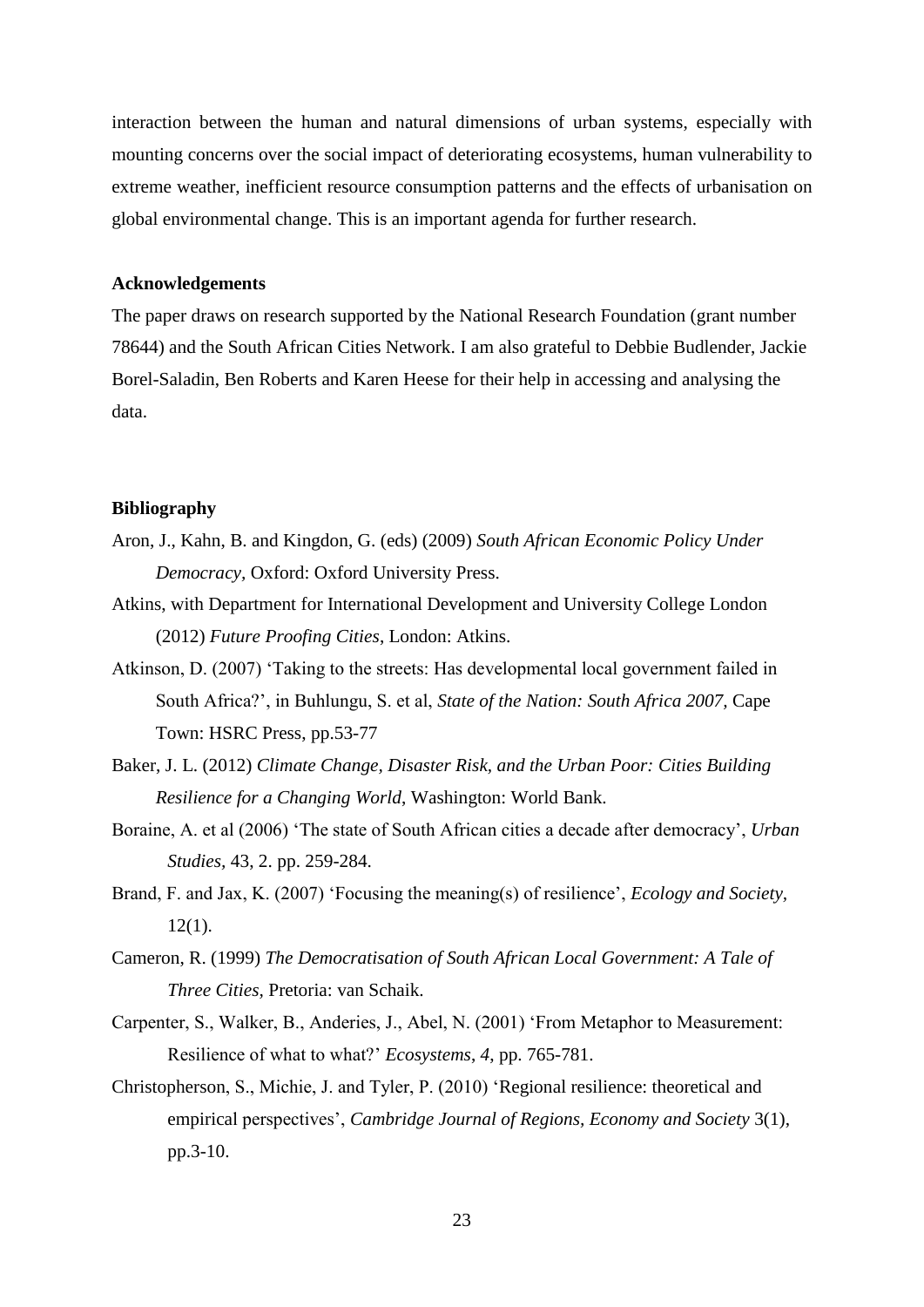- Davoudi S, 2012, "Resilience: A Bridging Concept Or a Dead End?" *Planning Theory & Practice* **13**(2) 299-307
- de Weijer, F. (2013) *Resilience: a Trojan horse for a new way of thinking?*, European Centre for Development Policy Management, Discussion Paper 139, Maastricht. [www.ecdpm.org/dp139](http://www.ecdpm.org/dp139)
- Department of Provincial and Local Government (DPLG) (1998) *Local Government White Paper*, Pretoria: DPLG.
- du Toit, C. and van Tonder, J. (2009) 'South Africa's economic performance since 1994: can we do better?', in Parsons, R. (ed) *Zumanomics: Which way to shared prosperity in South Africa?* Auckland Park: Jacana, pp.15-39.

Economic Development Department (EDD) (2010) *New Growth Path,* Pretoria: EDD.

- Evans, P. (2011) 'Resilience, ecology and adaptation in the experimental city', *Transactions of the Institute of British Geographers,* 36(2), pp.223-237.
- Fine, B. (2010) 'Can South Africa be a developmental state?', in Edigheji, O. (ed.) *Constructing a Democratic Developmental State in South Africa,* Cape Town: HSRC Press.pp.169-182
- Fine, B. (2012) 'Assessing South Africa's New Growth Path: framework for change?', *Review of African Political Economy,* 39, pp.551-568.
- Folke, C. (2006) 'Resilience: The Emergence of a Perspective for social-ecological Systems Analyses', *Global Environmental Change, 16*, pp.253-267.
- Folke, C., Carpenter, S., Walker, B., Scheffer, M., Chapin, T. and Rockström, J. (2010) 'Resilience Thinking: Integrating Resilience, Adaptability and Transformability', *Ecology and Society, 15 (4)*, 20:1-20:9
- Groenewald, Y. (2010) 'Waste and want in Ekurhuleni', Mail and Guardian, 19 November, p.4.
- Harber, A. (2011) *Diepsloot*, Johannesburg: Jonathan Ball Publishers.
- Holling, C. S. (1973) 'Resilience and Stability of Ecological Systems. *Annual Review of Ecological Systems, 4*, pp.1-23.
- Holling, C. S. (2001) 'Understanding the Complexity of Economic, Ecological, and Social Systems', *Ecosystems 4,* 390-405
- Huchzermeyer, M. (2011) *Cities with 'Slums': From informal settlement eradication to a right to the city in Africa*, Cape Town: UCT Press.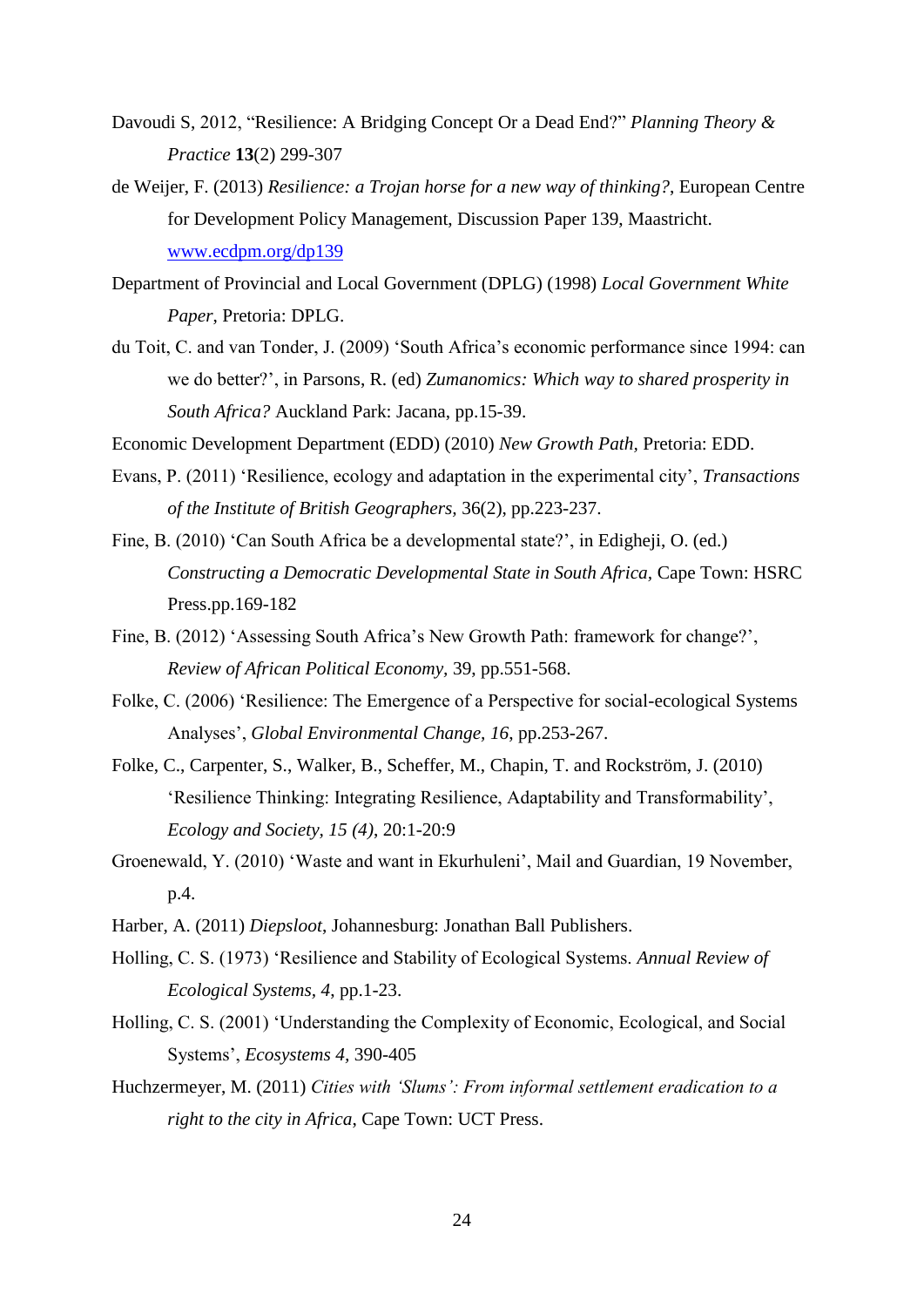- Makgetla, N. (2010) 'The international economic crisis and employment in South Africa', in Daniel, J. et al (eds) *New South African Review 1*, Johannesburg: Wits University Press, pp.65-86.
- Makgetla, N. (2011) 'Essence of the Inherited Structure', in Turok, B. (ed) *The Controversy about Economic Growth,* Auckland Park: Jacana, pp.9-22.
- Marais, H. (2011) *South Africa Pushed to the Limit: The Political Economy of Change*, London: Zed Books.
- Martin, R. (2012) 'Regional economic resilience, hysteresis and recessionary shocks', *Journal of Economic Geography,* 12, pp.1-32.
- Mohamed, S. (2010) 'The state of the South African economy', in Daniel, J. et al (eds) *New South African Review 1*, Johannesburg: Wits University Press, pp.39-64.
- Muller, M. (2010) 'Setting Apartheid in concrete: Lessons from the Moloto Road', *The Thinker,* 12, pp.18-20.
- Municipal IQ (2013) Municipal Hotspots Monitor, [www.municipaliq.co.za](http://www.municipaliq.co.za/) (last accessed 14 February 2013).
- National Planning Commission (NPC) (2011a) *Diagnostics Overview,* Pretoria: NPC.
- National Planning Commission (NPC) (2011b) *Economy Diagnostic,* Pretoria: NPC.
- National Planning Commission (NPC) (2012) *National Development Plan,* Pretoria: NPC.
- Newman, P., Beatley, T. And Boyer, H. (2009) *Resilient cities: responding to peak oil and climate change,* Washington: Island Press.
- OECD (2010) *Economic Surveys: South Africa*, Paris: OECD.
- OECD (2011) *Territorial Review: The Gauteng City-Region*, Paris: OECD.
- Parnell S, Pieterse E, Swilling M, Wooldridge D (Eds), 2002 *Democratising Local Government: The South African Experiment* (UCT Press, Cape Town)
- Parsons, R. (ed) (2009) *Zumanomics: Which way to shared prosperity in South Africa?* Jacana: Auckland Park.
- Patel Y, Powell D, 2008, "Intergovernmental delivery in municipal areas: reflections on current practice", in *Consolidating Developmental Local Government: Lessons from the South African Experience* Eds M van Donk, M Swilling, E Pieterse, S Parnell (UCT Press, Cape Town) pp 339-356
- Pelling, M. (2003) *The Vulnerability of Cities: Natural Disasters and Social Resilience*, London: Earthscan.
- Pelling, M. (2011) *Adaptation to Climate Change: From Resilience to Transformation,* London: Routledge.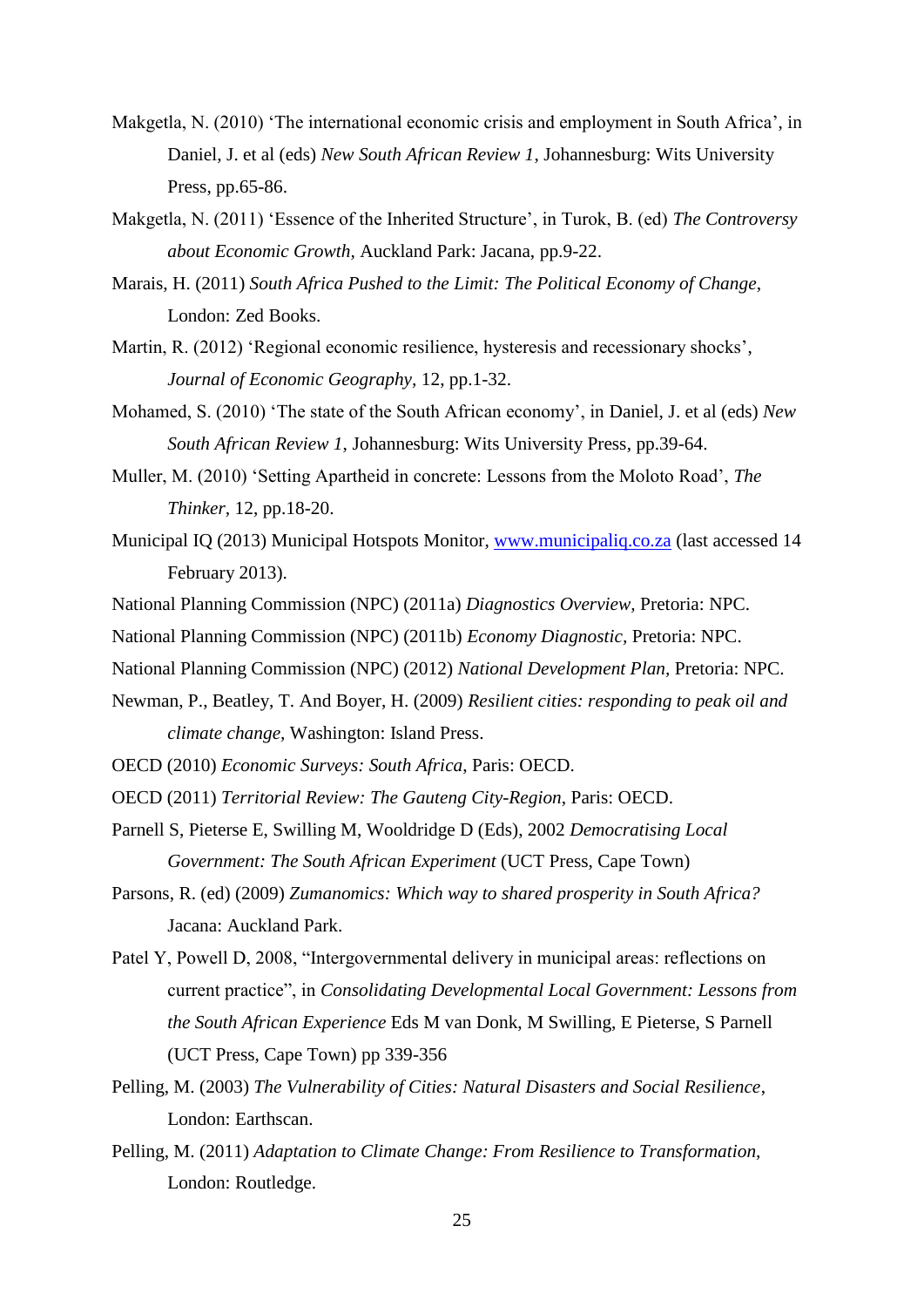- Pendall, R., Foster, K. and Cowell, M. (2010) 'Resilience and regions: Building understanding of the metaphor', *Cambridge Journal of Regions, Economy and Society,* 3(1), pp.71-84.
- Pike, A., Dawley, S. and Tomaney, J. (2010) 'Resilience, adaptation and adaptability', *Cambridge Journal of Regions, Economy and Society* 3(1), pp.59-70.

Presidency (2008a) *Towards a Fifteen Year Review: Synthesis Report,* Pretoria.

Presidency (2008b) *Development Indicators 2008,* Pretoria.

Presidency (2009) National Strategic Planning: Green Paper, Pretoria.

- Presidency (2010) Outcome 8 Delivery Agreement: Sustainable Human Settlements, Pretoria.
- Roberts, B. (2008) 'Between trust and scepticism: public confidence in institutions', HSRC Review, 6(1)
- Roberts, B. and Hemson, D. (2008) 'Batho Pele principles, perceived municipal performance and political behaviour in South Africa', in Critical Dialogue – Public Participation in Review, 4(1) pp.53-62.
- Rotberg, R. (2012) *Transformative Political Leadership,* Chicago: University of Chicago Press.
- Schmidt, D. (2008) 'From spheres to tiers: Conceptions of local government in South Africa in in the period 1994-2006', in van Donk, M. et al, *Consolidating Developmental Local Government,* Cape Town: UCT Press, pp.109-130.
- Simmie, J. and Martin, R. (2010) 'The economic resilience of regions: towards an evolutionary approach. *Cambridge Journal of Regions, Economy and Society*, 3, pp.27-44.
- South African Cities Network (SACN) (2011) *2011 State of SA Cities Report,* Johannesburg: SACN.
- South African Institute of Race Relations (SAIRR) (2009) *2008/09 South Africa Survey,* Johannesburg: SAIRR
- South African Parliament Research Unit (SAPRU) (2009) *A Report on the Current Service Delivery Protests in SA,* Cape Town: SAPRU.
- Statistics SA (2010) GHS *Series Volume II: Housing 2002-2009*, Report No. 03-18-01, Pretoria: Statistics SA.
- Swanstrom, T., Chapple, K. and Immergluck, D. (2009) *Regional Resilience in the Face of Foreclosures: Evidence from Six Metropolitan Areas,* Building Resilient Regions Working Paper. <http://escholarship.org/uc/item/23s3q06x>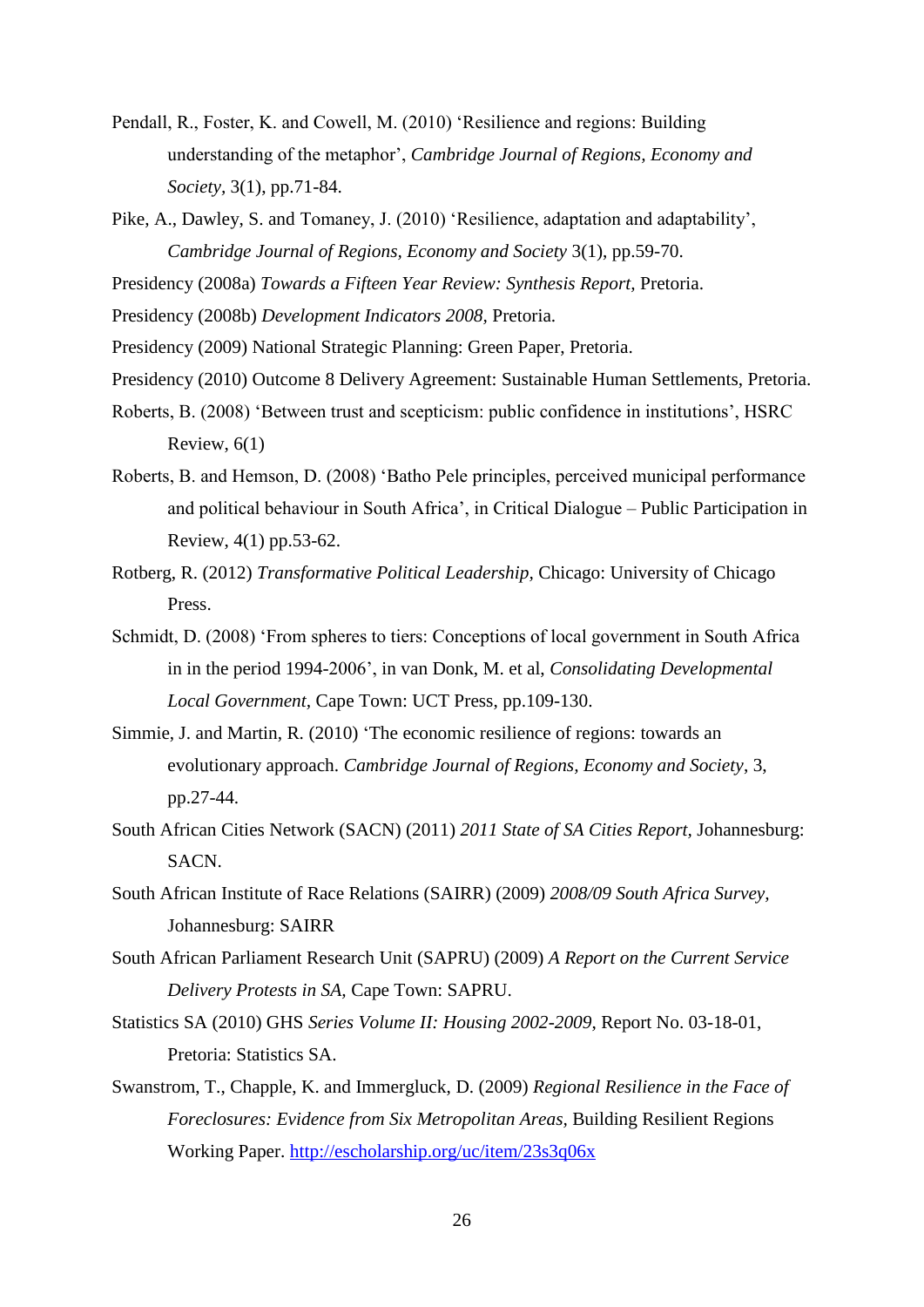- Treasury (2011a) *Local Government Budgets and Expenditure Review 2006/7-2012/13*, Pretoria: National Treasury.
- Treasury (2011b) *Medium Term Budget Policy Statement,* Pretoria: National Treasury.
- Treasury (2011c) *Confronting Youth Unemployment: Policy Options for South Africa,* Pretoria: National Treasury.
- Treasury (2012) *Medium Term Budget Policy Statement*, Pretoria: National Treasury. [www.treasury.gov.za](http://www.treasury.gov.za/)
- Turok, I. (2009) 'The Distinctive City: Pitfalls in the Pursuit of Differential Advantage', *Environment and Planning A,* 41, pp.13-30
- United Nations Office for Disaster Risk Reduction (UNISDR) (2012) *Making Cities Resilient Report 2012*, New York: UNISDR.
- Vale, L. and Campanella, T. (2005) The resilient city: How modern cities recover from disaster, New York: Oxford University Press.
- van Donk, M., Swilling, M., Pieterse, E. and Parnell, S. (eds) (2008) Consolidating Developmental Local Government: Lessons from the South African Experience, Cape Town: UCT Press.
- van Ryneveld, P. (2010) Assessment of Public Transport in SA Cities, New York: Institute for Transportation and Development Policy.
- Walker, B., Holling, C., Carpenter, S. and Kinzig, A. (2004) 'Resilience, adaptability and transformability in social-ecological systems', *Ecology and Society, 9(2),* p.5.
- Wallace, D. and Wallace, R. (2008) 'Urban systems during disasters: factors for resilience', *Ecology and Society,* 13(1), p.18.
- Wilkinson, P. (2008) 'Reframing urban passenger transport as a strategic priority for developmental local government', in van Donk, M. et al, *Consolidating Developmental Local Government,* Cape Town: UCT Press, pp. 203-221.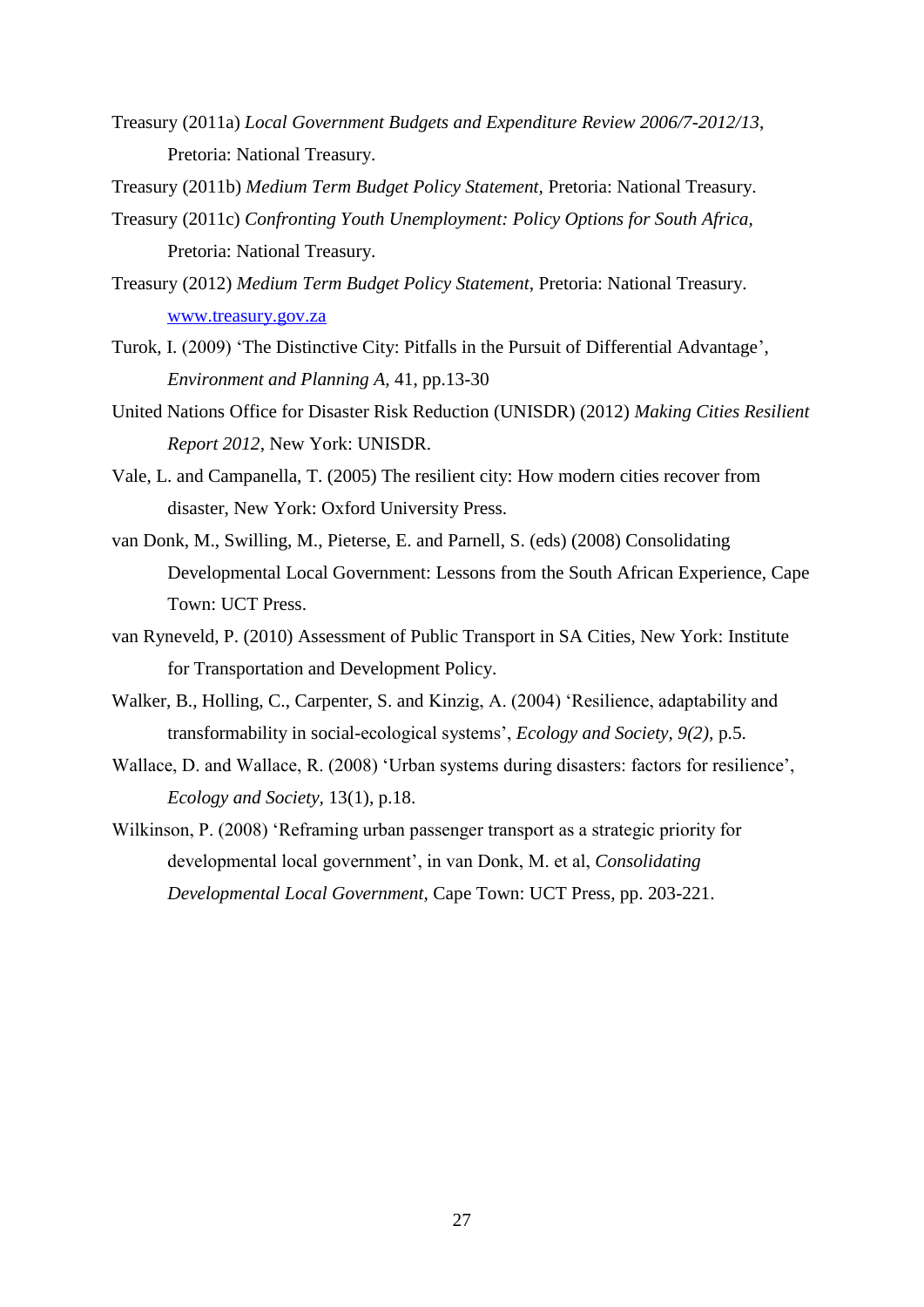

Figure 1: Main source of household income, 2002 and 2010

Source: General Household Survey, 2002 and 2010

Figure 2: Employment status of working age population, 2008-2011



Source: QLFS, 2008 and 2011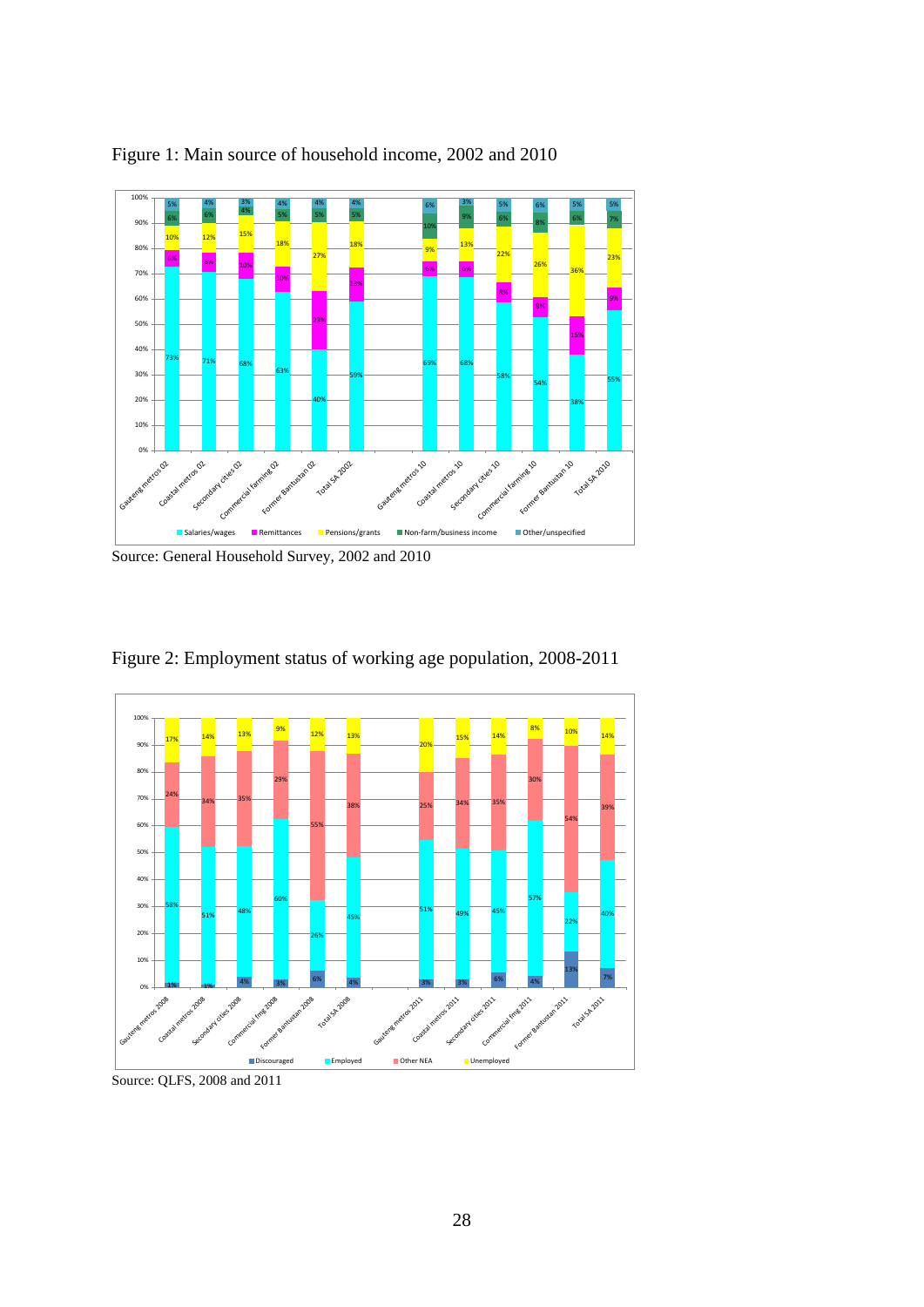

Figure 3: Percentage of households living in informal dwellings, 2002-2010

Source: General Household Survey, 2002 and 2010



Figure 4: Percentage of households with access to piped water, 2002-2010

Source: General Household Survey, 2002 and 2010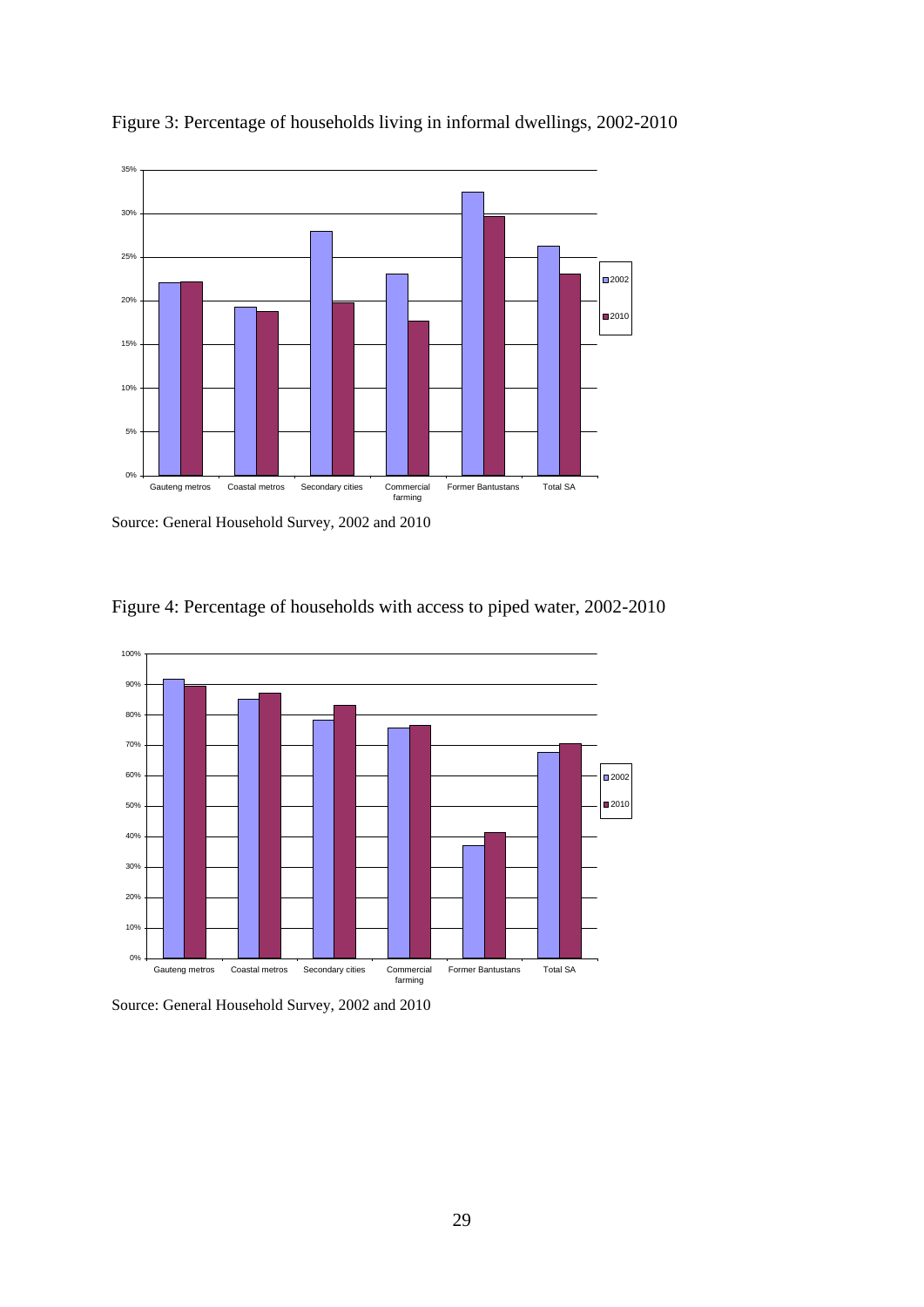

Figure 5: Percentage of households with bucket toilets or no toilets, 2002-2010

Source: General Household Survey, 2002 and 2010





Source: General Household Survey, 2002 and 2010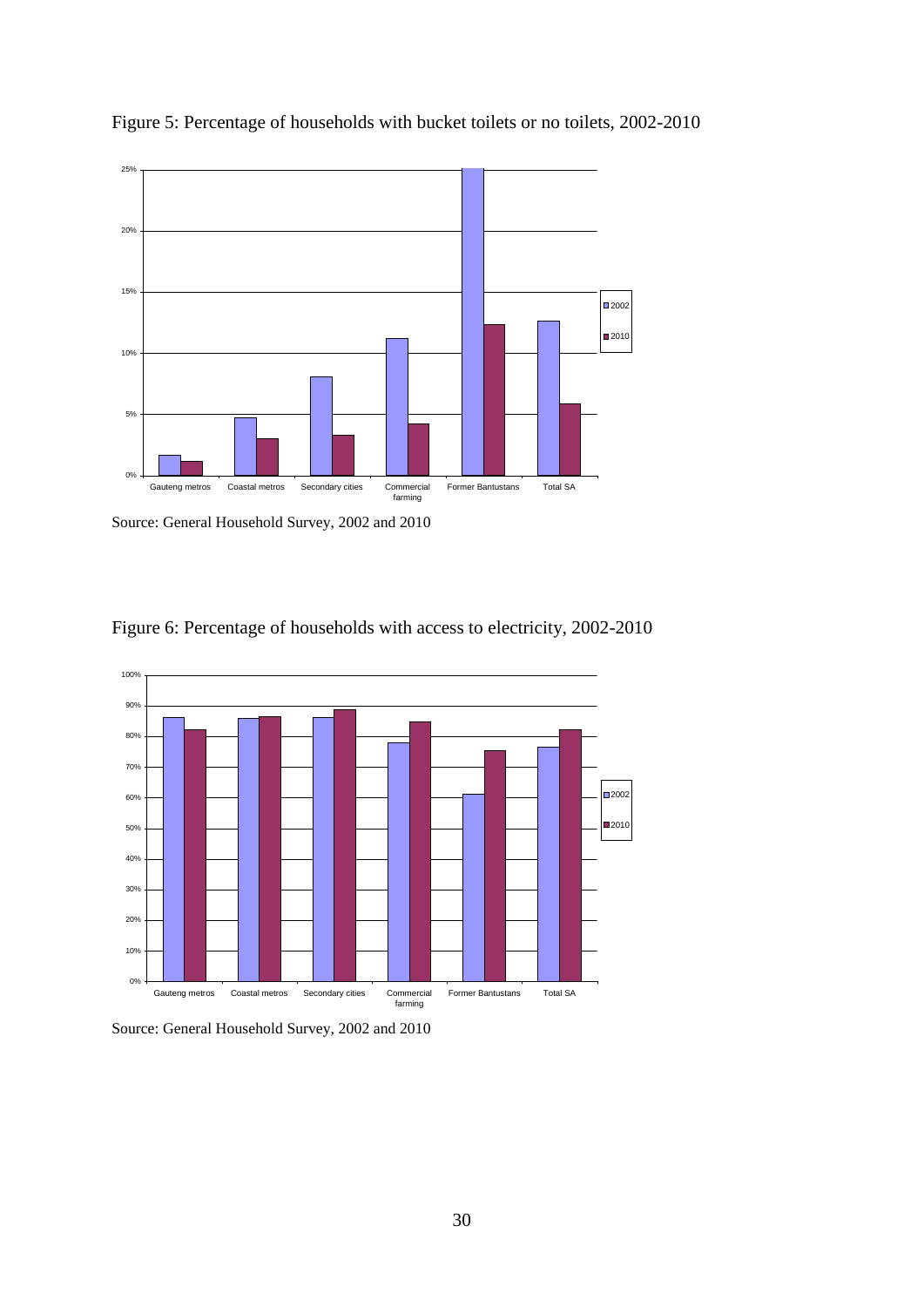

Figure 7: Agreement with statements about municipal performance - metros, 2008 (%)

Source: HSRC South African Social Attitudes Survey.





Source: Municipal IQ Municipal Hotspots Monitor, 2013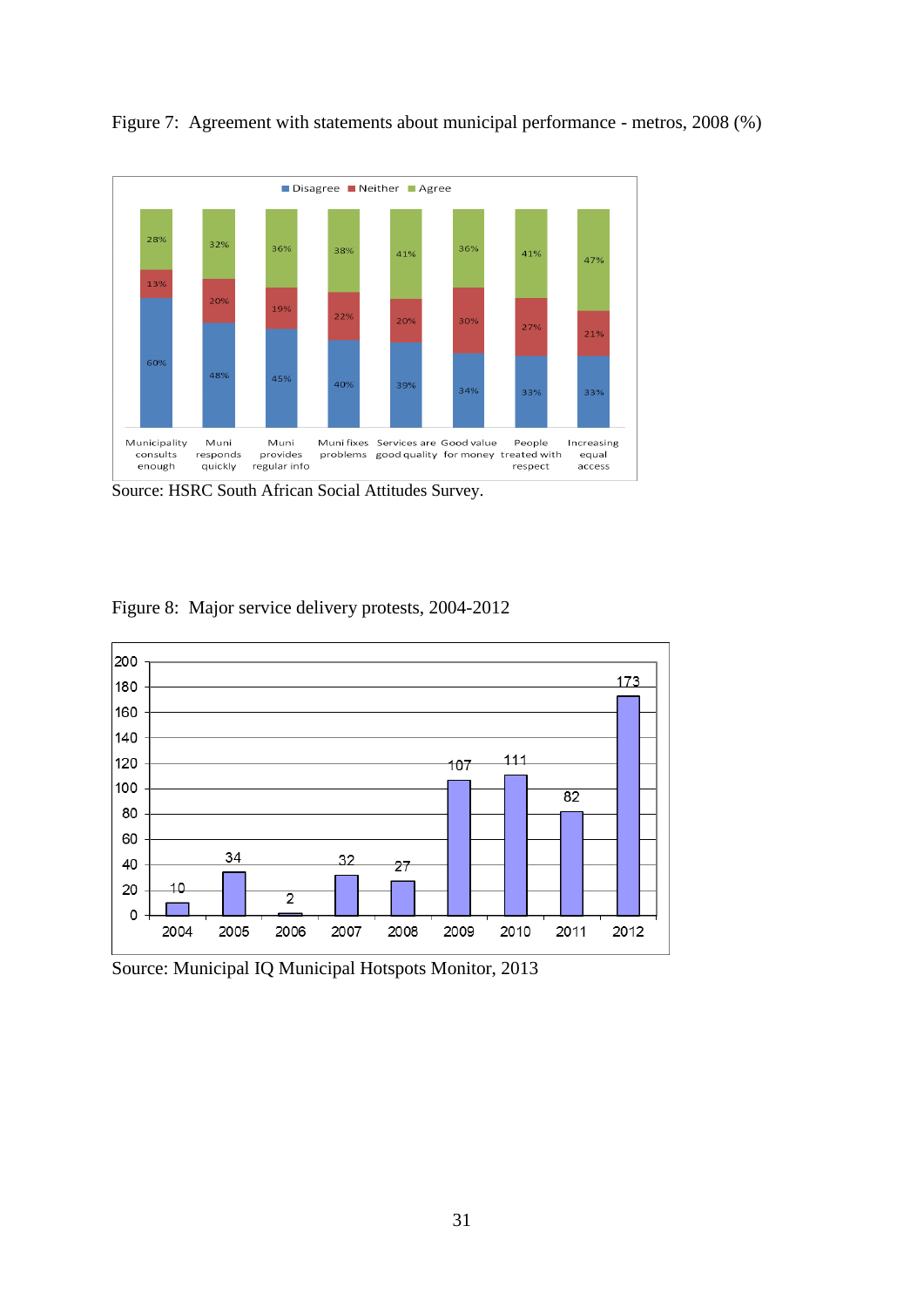

Figure 9: Major service delivery protests by municipality, 2004-2012

Source: Municipal IQ Municipal Hotspots Monitor, 2013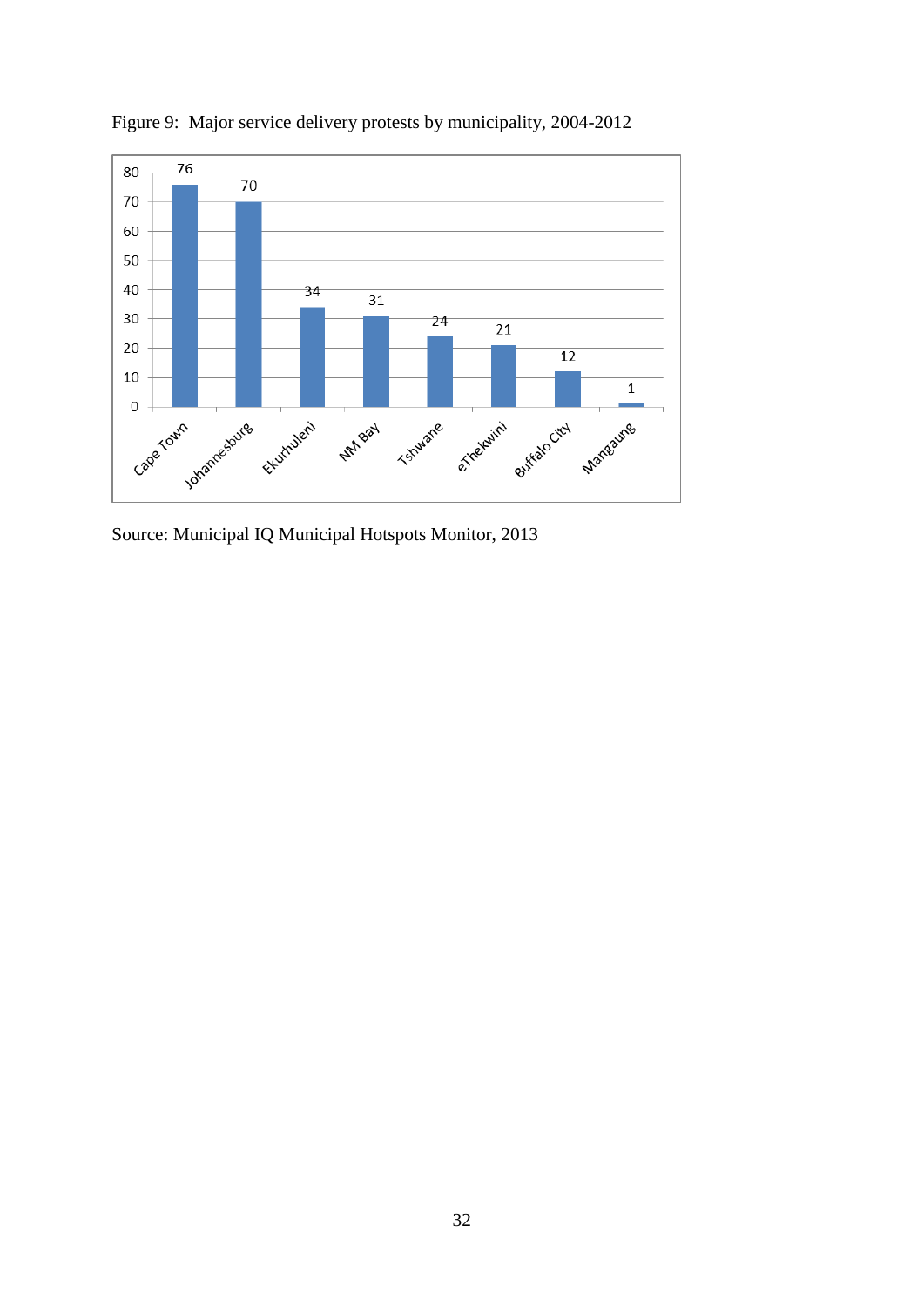|                             | <b>Employment in 2001</b> | <b>Employment in 2011</b> | Change (%)  |  |
|-----------------------------|---------------------------|---------------------------|-------------|--|
|                             | (000)                     | (000)                     | (000)       |  |
| Gauteng metros              | 2,500                     | 3,903                     | 1,403 (56%) |  |
| Coastal metros              | 1,949                     | 2,577                     | 628 (32%)   |  |
| <b>Rest of South Africa</b> | 5,135                     | 6,700                     | 1,665 (30%) |  |
| <b>Total</b>                | 9,584                     | 13,180                    | 3,596 (38%) |  |

# **Table 1: Employment in the metros and rest of South Africa, 2001-2011**

*Source:* Statistics SA: Census of Population

# **Table 2: Population in the metros and rest of South Africa, 2001-2011**

|                             | <b>Population in 2001</b> | <b>Population in 2011</b> | Change (%)  |  |
|-----------------------------|---------------------------|---------------------------|-------------|--|
|                             | (000)                     | (000)                     | (000)       |  |
| <b>Gauteng metros</b>       | 7,686                     | 10,535                    | 2,849 (37%) |  |
| Coastal metros              | 6,988                     | 8,334                     | 1,346 (19%) |  |
| <b>Rest of South Africa</b> | 30,146                    | 32,902                    | 2,756 (9%)  |  |
| <b>Total</b>                | 44,820                    | 51,771                    | 6,951 (16%) |  |

*Source:* Statistics SA: Census of Population

# **Table 3: Employment rate in the metros and rest of South Africa, 2001-2011**

|                             | <b>Employment rate in</b> | <b>Employment rate in</b> | <b>Change</b> |  |
|-----------------------------|---------------------------|---------------------------|---------------|--|
|                             | 2001                      | 2011                      | 2001-2011     |  |
| <b>Gauteng metros</b>       | 47.3                      | 51.3                      | $+4.0$        |  |
| Coastal metros              | 42.5                      | 44.4                      | $+1.9$        |  |
| <b>Rest of South Africa</b> | 31.2                      | 32.7                      | $+1.5$        |  |
| <b>Total</b>                | 36.4                      | 38.9                      | $+2.5$        |  |

*Source:* Statistics SA: Census of Population